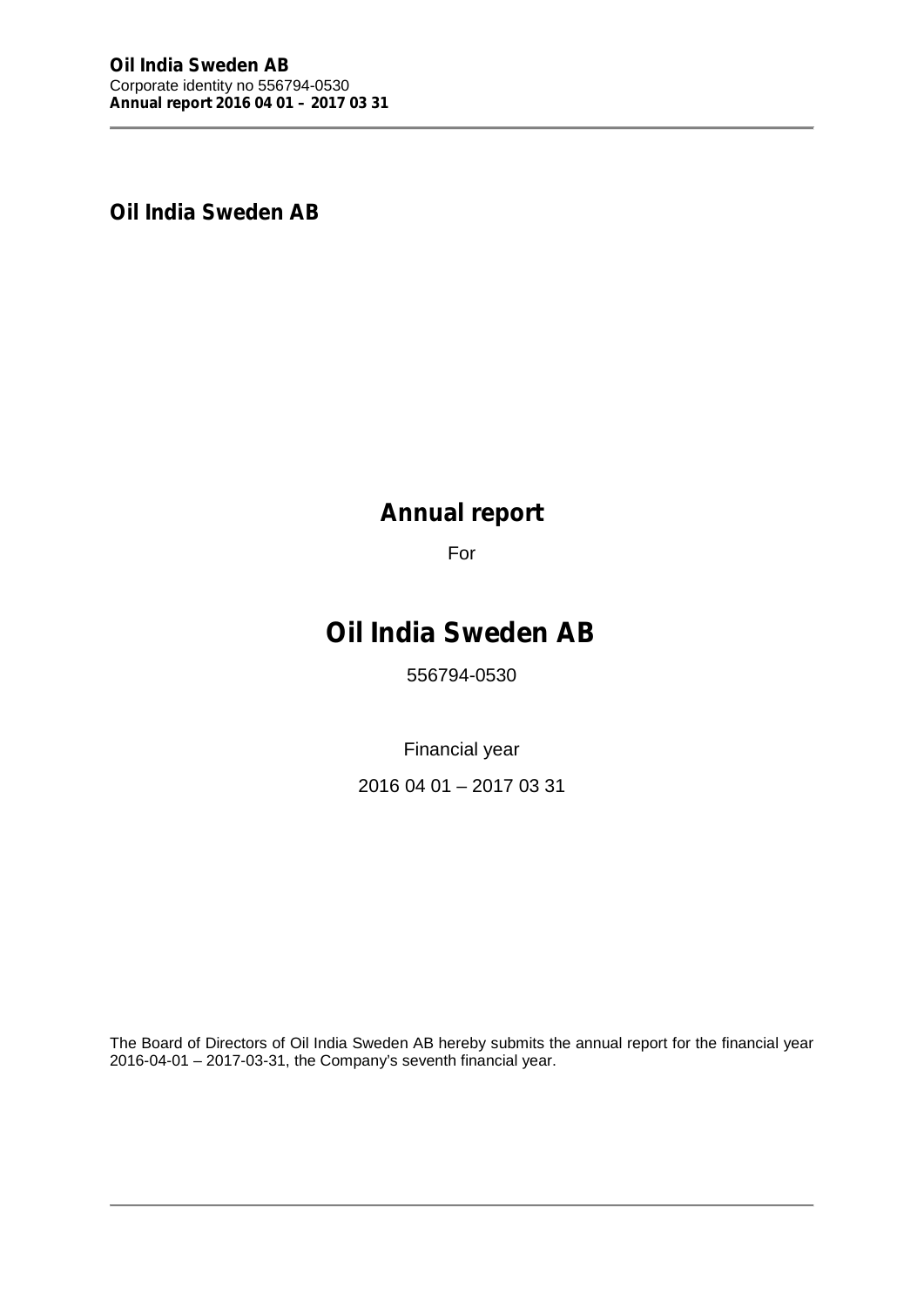# **Directors' report**

# **Activities**

Oil India Sweden AB was incorporated November 20, 2009.

The principal activities of the Company are to conduct owning of shares in other companies, perform administrative tasks and associate activities.

The Company is a wholly-owned subsidiary to Oil India Limited, India.

The Company holds 50% of all shares in Indoil Netherlands B.V. with registered address in Amsterdam. Indoil Netherlands is run as joint operation in partnership with IOC Sweden AB. Indoil Netherlands B.V. holds 7% of the shares in Petrocarabobo S.A., Venezuela and 24,2% of the shares in Carabobo Ingenieria y Contrucciones S.A., Venezuela.

Both the last mentioned companies are active in Project Carabobo, developing oil reserves in Venezuela.

#### .**Events of importance during the financial year**

The Company has during the financial year made investments in Indoil Netherlands to an amount of 29KEUR, amounts that have been used for current expenses.

The activity of the group is fully financed by capital injections from the parent company Oil India Limited. During the year company received contributions in amount of 66,5KEUR, which has been presented as shareholder's contributions.

#### **Multi-year overview**

| Amount in K euro<br>(consolidated) | 2016 04 01<br>2017 03 31 | 2015 04 01<br>2016 03 31 | 2014 04 01<br>2015 03 31 | 2013 04 01<br>2014 03 31 | 2012 04 01<br>2013 03 31 |
|------------------------------------|--------------------------|--------------------------|--------------------------|--------------------------|--------------------------|
| Net turnover                       | 361                      | 336                      | 2 2 4 2                  | $\overline{\phantom{a}}$ | ۰.                       |
| Result after fin. costs            | -77                      | -79                      | -76                      | -86                      | -89                      |
| Balance sheet total                | 55 100                   | 51 626                   | 55 045                   | 37 590                   | 36 315                   |
| Equity/assets ratio (%)            | 97,9%                    | 98,5%                    | 95,7%                    | 99,9%                    | 99.9%                    |

# **Proposed allocation of result**

#### *Parent company*

### Amount in Euro

It is proposed by the board of directors that the company's non-restricted equity will be allocated as follows:

| Losses carried forward                   | -292 956 |
|------------------------------------------|----------|
| Net profit for the year                  | $-33242$ |
|                                          | -326 197 |
| Proposed allocation of disposable result |          |
| Losses carried forward                   | -326 197 |
| Total                                    | -326 197 |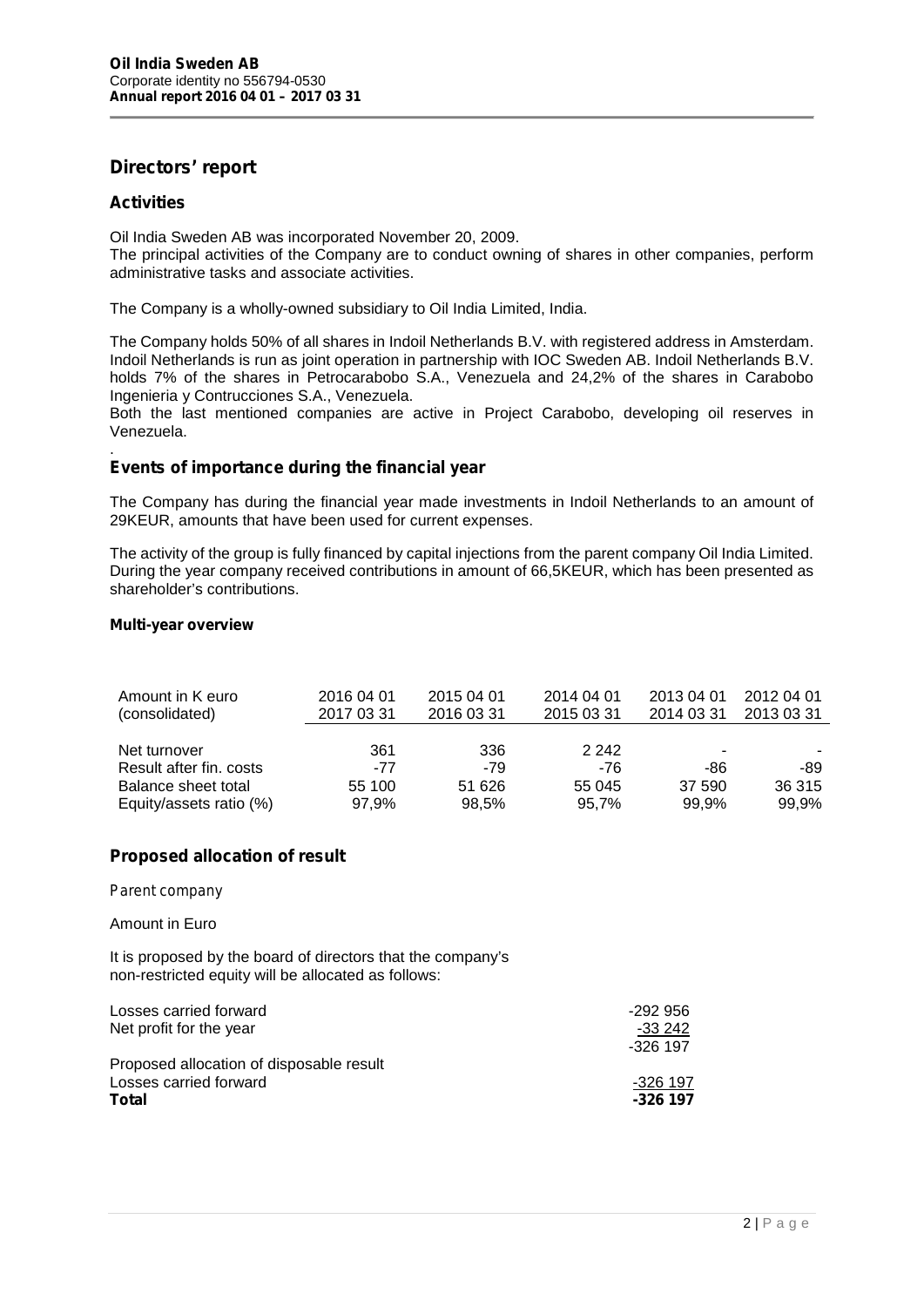# **Consolidated statement of comprehensive income**

| Amount in Euro                                                                 | <b>Note</b>    | 2016 04 01<br>20170331 | 2015 04 01<br>2016 03 31 |
|--------------------------------------------------------------------------------|----------------|------------------------|--------------------------|
| Secondment income                                                              | 14             | 361 238                | 335 681                  |
| <b>Total operating income</b>                                                  |                | 361 238                | 335 681                  |
| <b>Operating expenses</b><br>Other external expenses                           | 3,4,14         | -438 561               | $-404756$                |
| <b>Operating profit/loss</b>                                                   | 5              | $-77323$               | $-69075$                 |
| <b>Financial items</b><br>Result from participation in associated<br>companies |                | $-5159$                | $-3672$                  |
| Other financial income<br><b>Financial expenses</b>                            | $\overline{7}$ | 6 3 4 4<br>$-888$      | $-6333$                  |
| <b>Net financial items</b>                                                     |                | 297                    | $-10005$                 |
| Net profit/loss for the year                                                   |                | $-77026$               | $-79080$                 |
| Earnings per share (Euro)                                                      |                | $-0,02$                | $-0,02$                  |
| Other comprehensive income/expenses                                            |                |                        |                          |
| Translation differences on foreign<br>operations for the year                  | 15             | 3 077 157              | -2 612 376               |
| Total comprehensive income/expenses                                            |                | 3 077 157              | -2 612 376               |
| Total comprehensive profit/loss for the<br>year                                |                | 3 000 131              | $-2691456$               |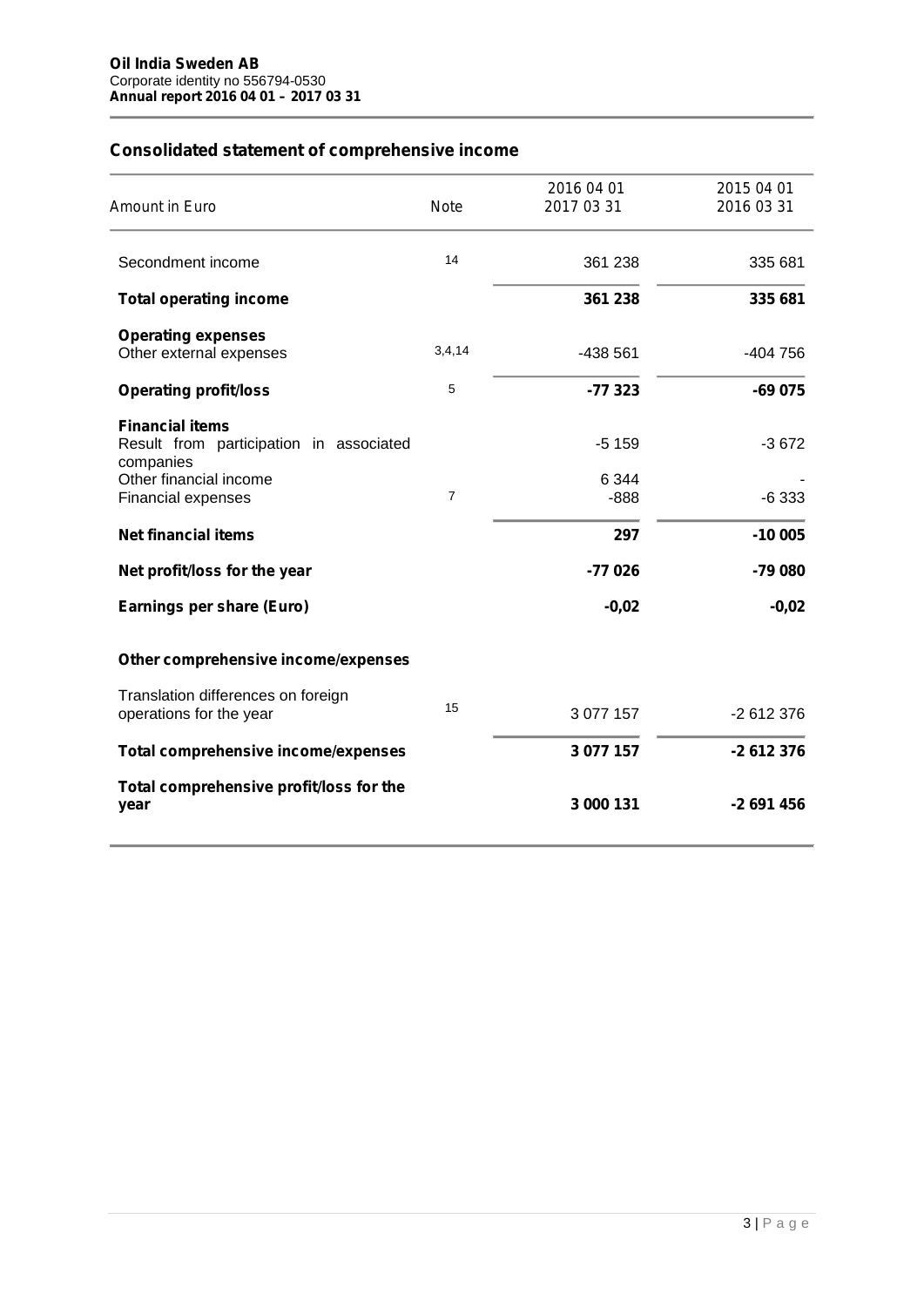# **Consolidated statement of financial position**

| Amount in Euro                                                                                           | Note     | 20170331                     | 2016 03 31                    |
|----------------------------------------------------------------------------------------------------------|----------|------------------------------|-------------------------------|
| <b>ASSETS</b>                                                                                            |          |                              |                               |
| <b>Fixed assets</b>                                                                                      |          |                              |                               |
| <b>Financial fixed assets</b><br>Other securities held as fixed assets<br>Shares in associated companies | 8        | 53 930 500<br>17 094         | 50 857 589<br>17 094          |
| <b>Total fixed assets</b>                                                                                |          | 53 947 594                   | 50 874 683                    |
| <b>Current assets</b>                                                                                    |          |                              |                               |
| Receivable, associated company<br>Prepaid expenses and accrued income<br>Cash and cash equivalents       | 14<br>11 | 1 144 021<br>3622<br>2 3 5 1 | 728 961<br>3 2 3 8<br>18 9 20 |
| <b>Total current assets</b>                                                                              |          | 1 149 994                    | 751 119                       |
| <b>TOTAL ASSETS</b>                                                                                      |          | 55 097 588                   | 51 625 802                    |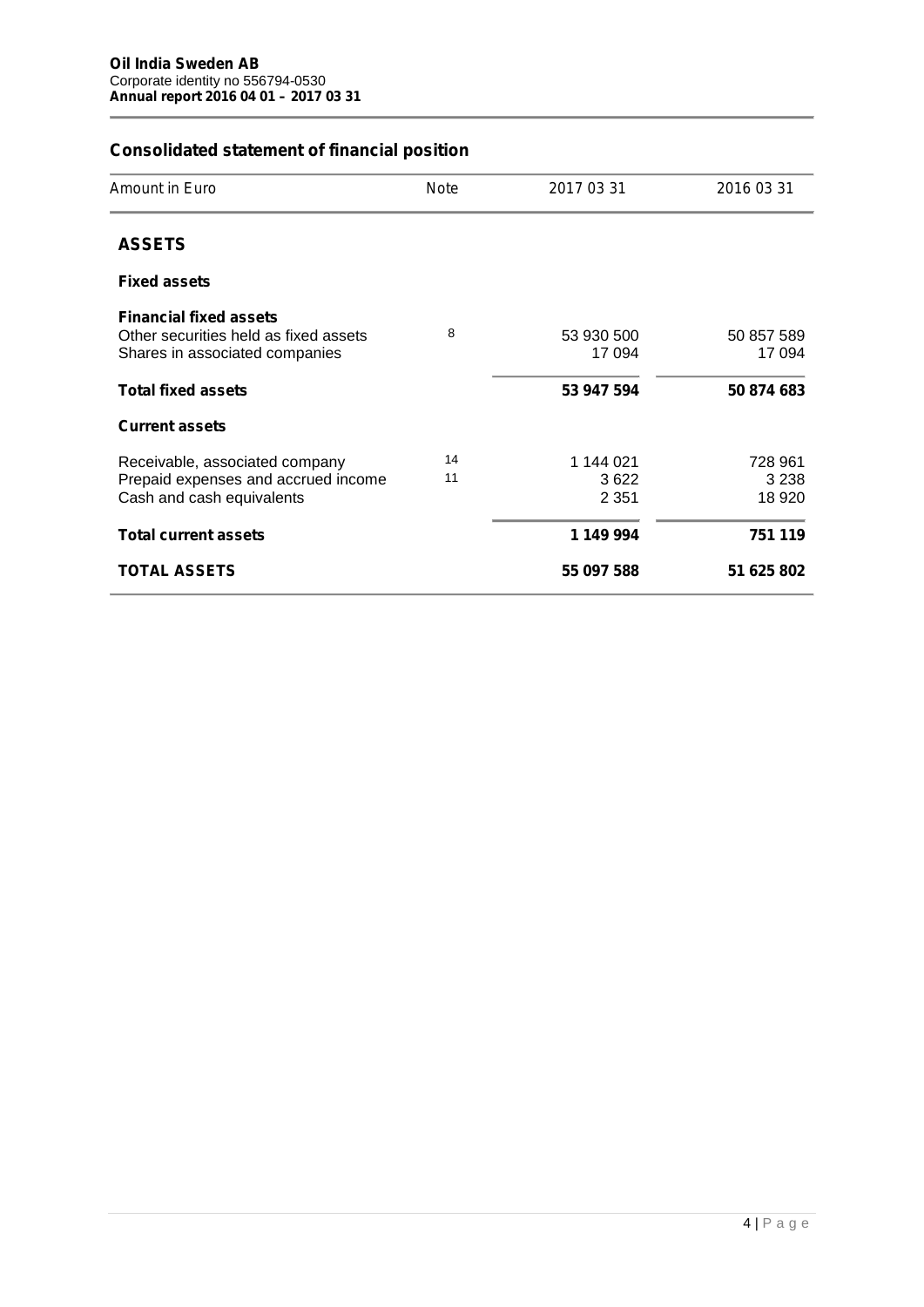# **Consolidated statement of financial position**

| Amount in Euro                          | <b>Note</b> | 2017 03 31 | 2016 03 31 |
|-----------------------------------------|-------------|------------|------------|
| <b>EQUITY AND LIABILITIES</b>           |             |            |            |
| <b>Equity</b>                           |             |            |            |
| Share capital                           | 12          | 46 894 398 | 46 023 735 |
| Issued share capital under registration |             |            | 870 663    |
| Shareholder's contributions             |             | 66 500     |            |
| Translation difference                  |             | 7 609 886  | 4 532 729  |
| Unrestricted reserves                   |             | -577 057   | -497 977   |
| Net/profit for the year                 |             | $-77026$   | -79 080    |
| <b>Total equity</b>                     |             | 53 916 701 | 50 850 069 |
| <b>Current liabilities</b>              |             |            |            |
| Liabilities to related parties          | 14          | 1 148 668  | 738 730    |
| Accounts payable                        |             | 369        | 5682       |
| Accrued expenses and prepaid income     | 13          | 31 850     | 31 321     |
|                                         |             | 1 180 887  | 775 733    |
| <b>TOTAL EQUITY AND LIABILITIES</b>     |             | 55 097 588 | 51 625 802 |

### **Consolidated pledged assets and contingent liabilities**

| <b>Amount in Euro</b>         | Note | 2017 03 31 | 2016 03 31 |  |
|-------------------------------|------|------------|------------|--|
| <b>Pledged assets</b>         |      | None       | None       |  |
| <b>Contingent liabilities</b> |      | 53 223 844 | 50 189 728 |  |

To be able to participate in Petrocarabobo S.A. the Indoil Netherlands B.V. entered into a Signature Bonus agreement for a total amount of USD 183,750,000 to be paid to the Republic of Venezuela (USD 91 875 000 for Oil India Sweden AB). Total amount of USD 70,000,000 has been paid as at 31 March 2017. The payment of the remainder amount is based on the achievement of the following milestones:

- USD 3,500,000 shall be paid within 15 calendar days following the earlier of the following events: (i) the date on which Petrocarabobo S.A. notifies its shareholders that it has completed its first delivery of hydrocarbans, (ii) the starting date of Phase 3 of the Project.
- USD 36,750,000 shall be paid within 15 calendar days following the starting date of Phase 3 of the Project. USD 36,750,000 shall be paid within 15 calendar days following the first anniversary of the starting date of Phase 3 of the Project; and
- USD 36,750,000 shall be paid within 15 calendar days following the second anniversary of the starting date of Phase 3 of the Project.

As it is uncertain when and if above mentioned milestones will be met, the Company report these amounts as contingent liabilities (in the consolidated statements).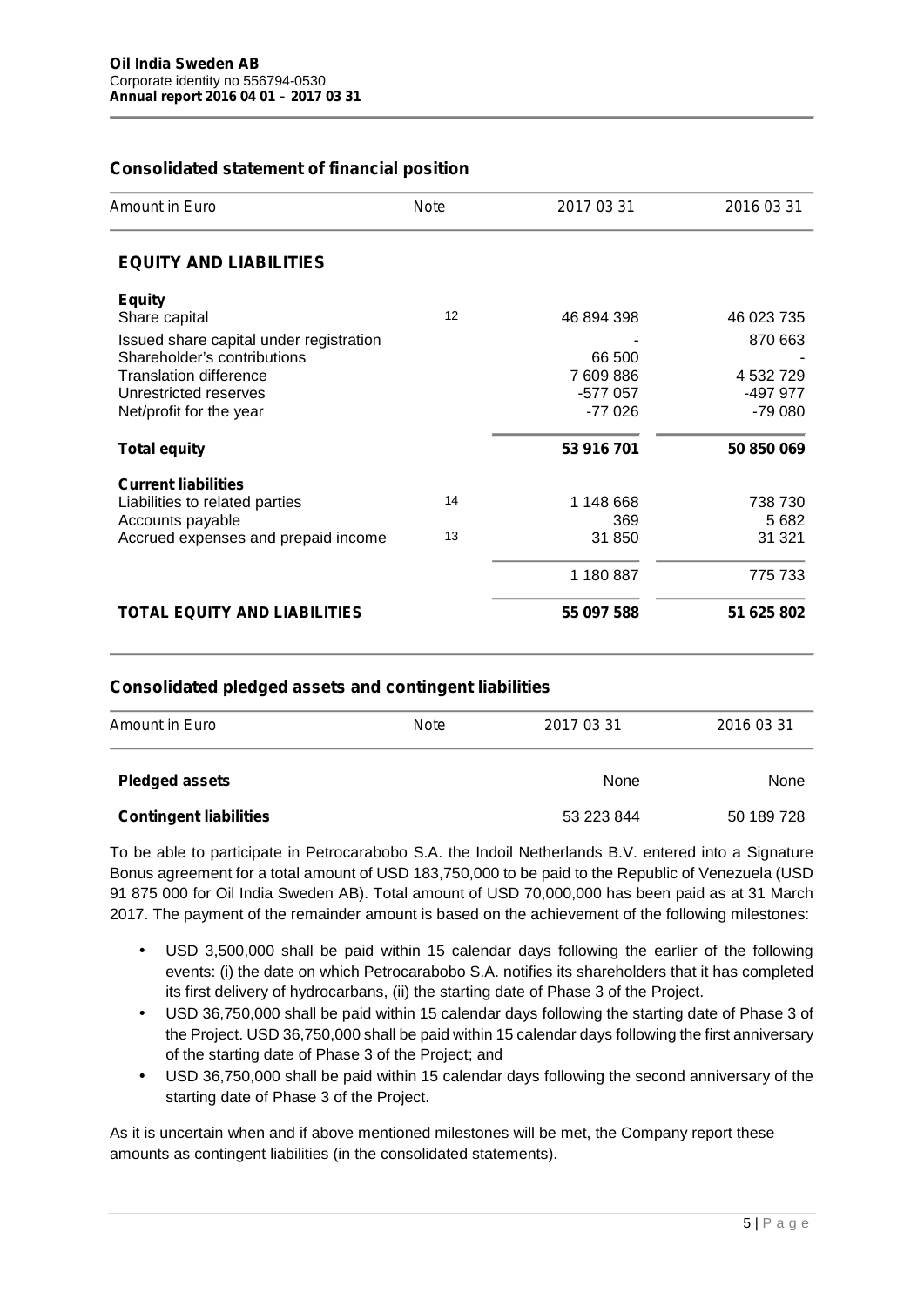# **Consolidated statement of changes in equity**

|                                                               | Share<br>capital | <b>Issued Share</b><br>capital under<br>registration | Share<br>premium<br>reserve | Translation<br>difference | Retained<br>earnings<br>and profit<br>for the year | Total equity |
|---------------------------------------------------------------|------------------|------------------------------------------------------|-----------------------------|---------------------------|----------------------------------------------------|--------------|
| balance<br>Opening<br>2015-04-01                              | 46 023 735       |                                                      | $\overline{\phantom{a}}$    | 7 145 105                 | -497 977                                           | 52 670 863   |
| New share issue<br>registered                                 |                  |                                                      |                             |                           |                                                    |              |
| Shareholder's<br>contributions                                |                  |                                                      |                             |                           |                                                    |              |
| New share issue                                               |                  | 870 663                                              |                             |                           |                                                    | 870 663      |
| Total comprehensive<br>profit for the year                    |                  |                                                      | $\blacksquare$              | -2 612 376                | $-7900$                                            | $-2691456$   |
| balance<br><b>Closing</b><br>2016-03-31                       | 46 023 735       | 870 663                                              | $\blacksquare$              | 4532729                   | -577 057                                           | 50 850 070   |
| balance<br>Opening<br>2016-04-01<br>New share<br>issue        | 46 023 735       | 870 663                                              | $\sim 100$                  | 4 532 729                 | -577 057                                           | 50 850 070   |
| registered                                                    | 870 663          | $-870663$                                            |                             |                           |                                                    |              |
| Shareholder's<br>contributions                                |                  |                                                      | 66 500                      |                           |                                                    | 66 500       |
| New share issue<br>Total comprehensive<br>profit for the year |                  |                                                      |                             | 3 0 7 7 1 5 7             | $-77026$                                           | 3 000 131    |
| <b>Closing</b><br>balance<br>2017-03-31                       | 46 894 398       |                                                      | 66 500                      | 7609886                   | $-654083$                                          | 53 916 701   |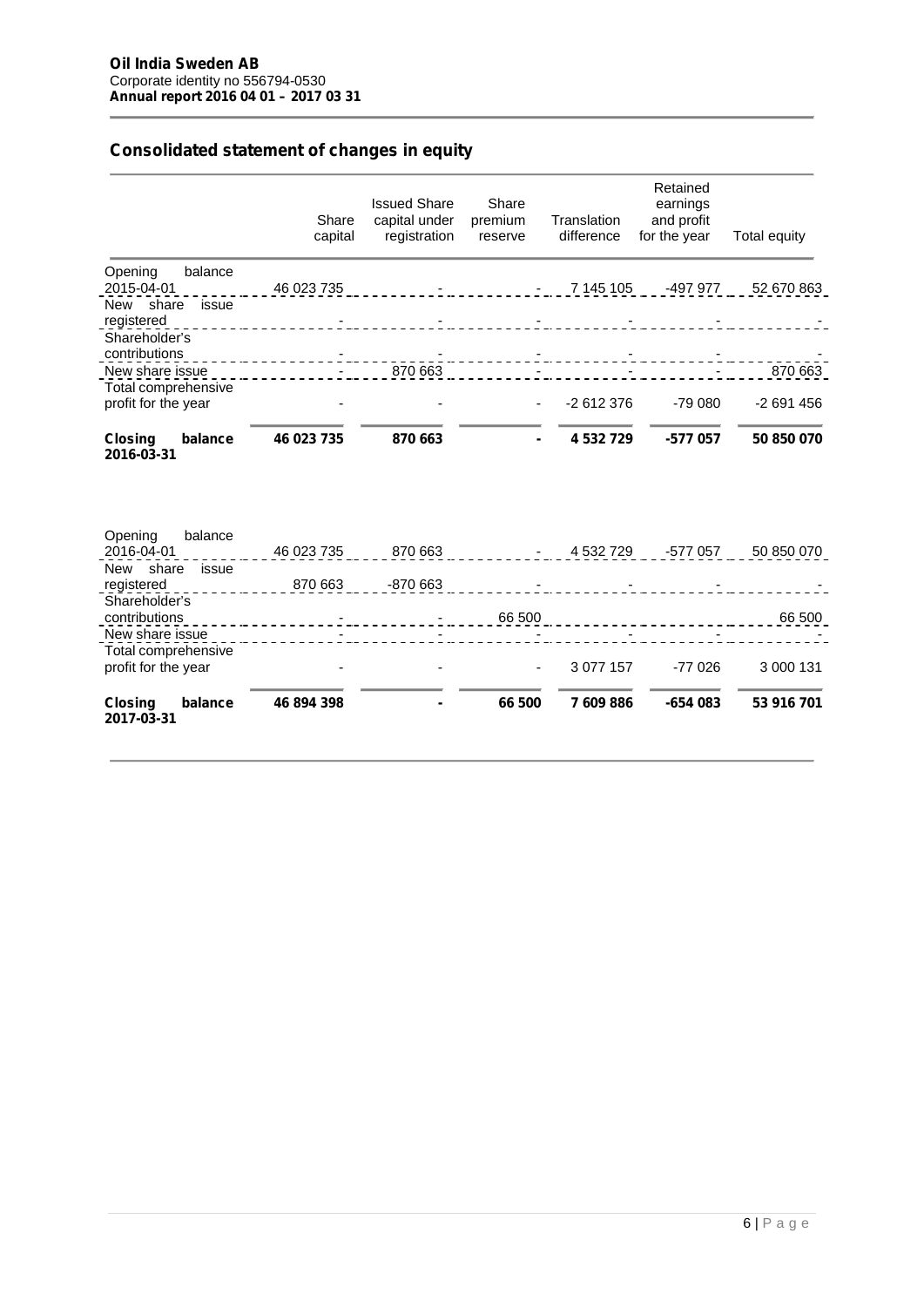# **Consolidated cash flow statement**

| Amount in Euro                                       | 2016 04 01<br>20170331          | 2015 04 01<br>2016 03 31                                                        |
|------------------------------------------------------|---------------------------------|---------------------------------------------------------------------------------|
| <b>Operating activities</b>                          |                                 |                                                                                 |
| Net profit/loss                                      | $-77026$                        | $-7900$                                                                         |
| Adjustment for items not affecting cash flow         |                                 |                                                                                 |
| Cash flow from operating activities before           |                                 |                                                                                 |
| <b>Changes in operating capital</b>                  |                                 |                                                                                 |
| Cash flow from changes in operating capital          |                                 |                                                                                 |
| Increase(-)/Decrease(+) of operating receivables     | -396 524                        | 1 609 358                                                                       |
| Increase(+)/Decrease(-) of operating liabilities     |                                 | 405 155<br><b>-68 395</b> - - - - - - - - - - - - - - 598 346<br><b>-68 068</b> |
| Cash flow from operating activities                  |                                 |                                                                                 |
| <b>Investment activities</b>                         |                                 |                                                                                 |
| Acquisition of other securities held as fixed assets |                                 | $-806805$                                                                       |
| Participation in associated companies                |                                 |                                                                                 |
| <b>Cash flow from investment activities</b>          |                                 | $-806805$                                                                       |
| <b>Financing activities</b>                          |                                 |                                                                                 |
| New share issue                                      |                                 | 870 663                                                                         |
| Share premium reserve                                | ____________66 500 ____________ |                                                                                 |
| Cash flow from financing activities                  | 66 500                          | 870 663                                                                         |
| Cash flow for the year                               | $-1895$                         | $-4210$                                                                         |
| Cash and cash equivalents at the beginning of the    | 18 9 20                         | 22743                                                                           |
| year                                                 |                                 |                                                                                 |
| Translation differences on foreign operations for    |                                 |                                                                                 |
| the year                                             | $-14674$                        | 387                                                                             |
| Cash and cash equivalents at the end of the year     | 2 3 5 1                         | 18920                                                                           |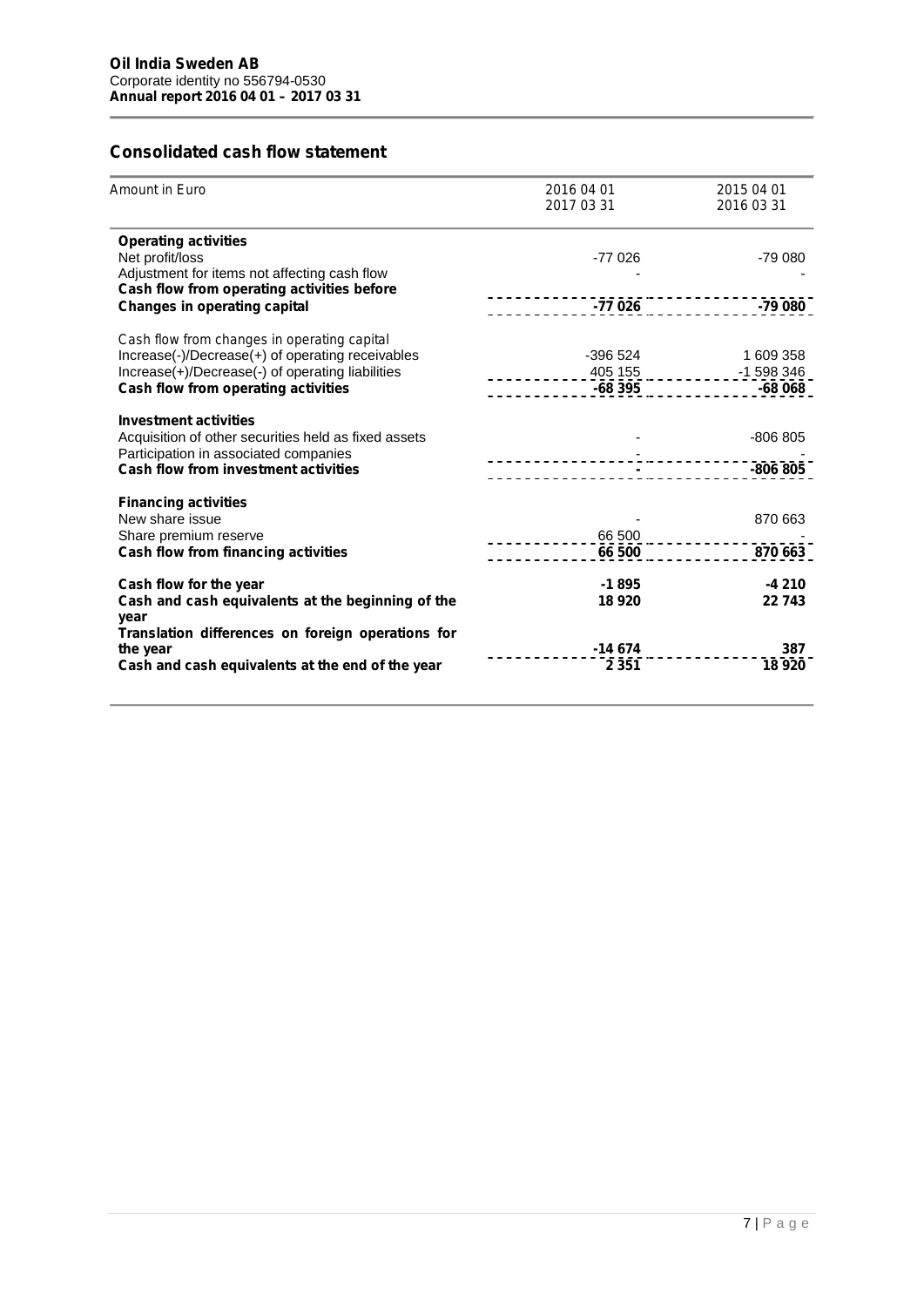# **Parent company's income statement**

| Amounts in Euro                                                                       | <b>Note</b> | 2016 04 01<br>2017 03 31 | 2015 04 01<br>2016 03 31 |
|---------------------------------------------------------------------------------------|-------------|--------------------------|--------------------------|
| Net sales                                                                             |             |                          |                          |
| <b>Total operating income</b>                                                         |             |                          |                          |
| <b>Operating expenses</b><br>Other external expenses                                  | 3,4         | $-28720$                 | $-28174$                 |
| <b>Operating profit/loss</b>                                                          | 5           | $-28720$                 | $-28174$                 |
| <b>Financial items</b><br>Profit/loss from<br>participation<br>in joint<br>operations | 6           |                          |                          |
| Result from participation in associated<br>companies                                  |             | $-5158$                  | $-3672$                  |
| Other financial income                                                                | 7           | 1 1 1 9                  |                          |
| Interest expenses and similar items                                                   |             | $-483$                   | $-5804$                  |
| <b>Net financial items</b>                                                            |             | $-4522$                  | $-9476$                  |
| Net profit/loss for the year                                                          |             | $-33242$                 | $-37650$                 |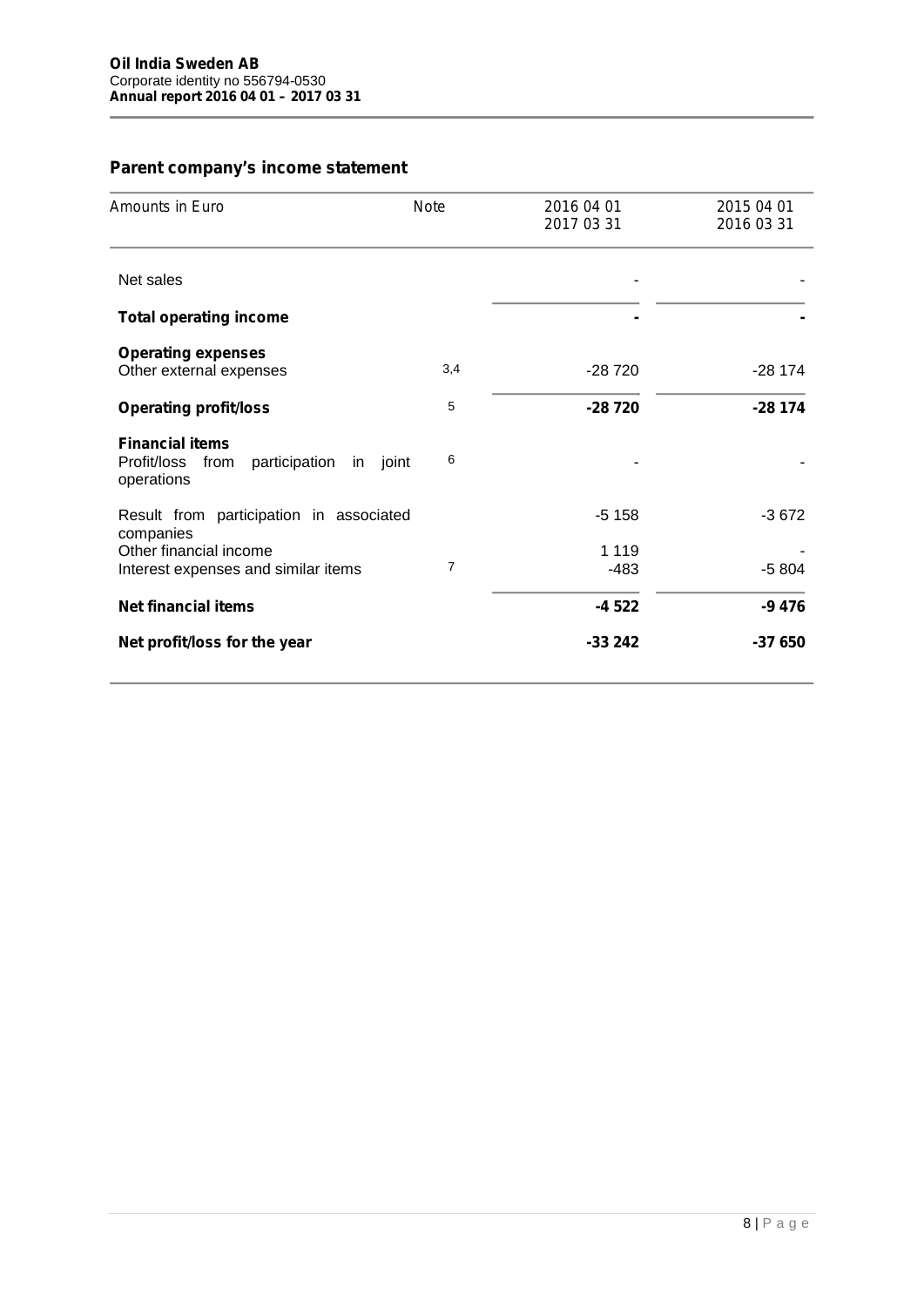×.

| Parent company's balance sheet |  |
|--------------------------------|--|
|--------------------------------|--|

| Amounts in Euro                                                        | Note | 2017 03 31 | 2016 03 31 |
|------------------------------------------------------------------------|------|------------|------------|
| <b>ASSETS</b>                                                          |      |            |            |
| <b>Fixed assets</b>                                                    |      |            |            |
| <b>Financial fixed assets</b><br>Participation in associated companies | 10   | 17 094     | 17 094     |
| Participation in joint operations                                      | 9    | 46 607 110 | 46 607 110 |
| Total financial fixed assets                                           |      | 46 624 204 | 46 624 204 |
| <b>Total fixed assets</b>                                              |      | 46 624 204 | 46 624 204 |
| <b>Current assets</b>                                                  |      |            |            |
| Receivables from related parties                                       | 14   | 29 313     |            |
| Cash and cash equivalents                                              |      | $-100$     | 5850       |
| <b>Total current assets</b>                                            |      | 29 213     | 5850       |
| <b>TOTAL ASSETS</b>                                                    |      | 46 653 417 | 46 630 054 |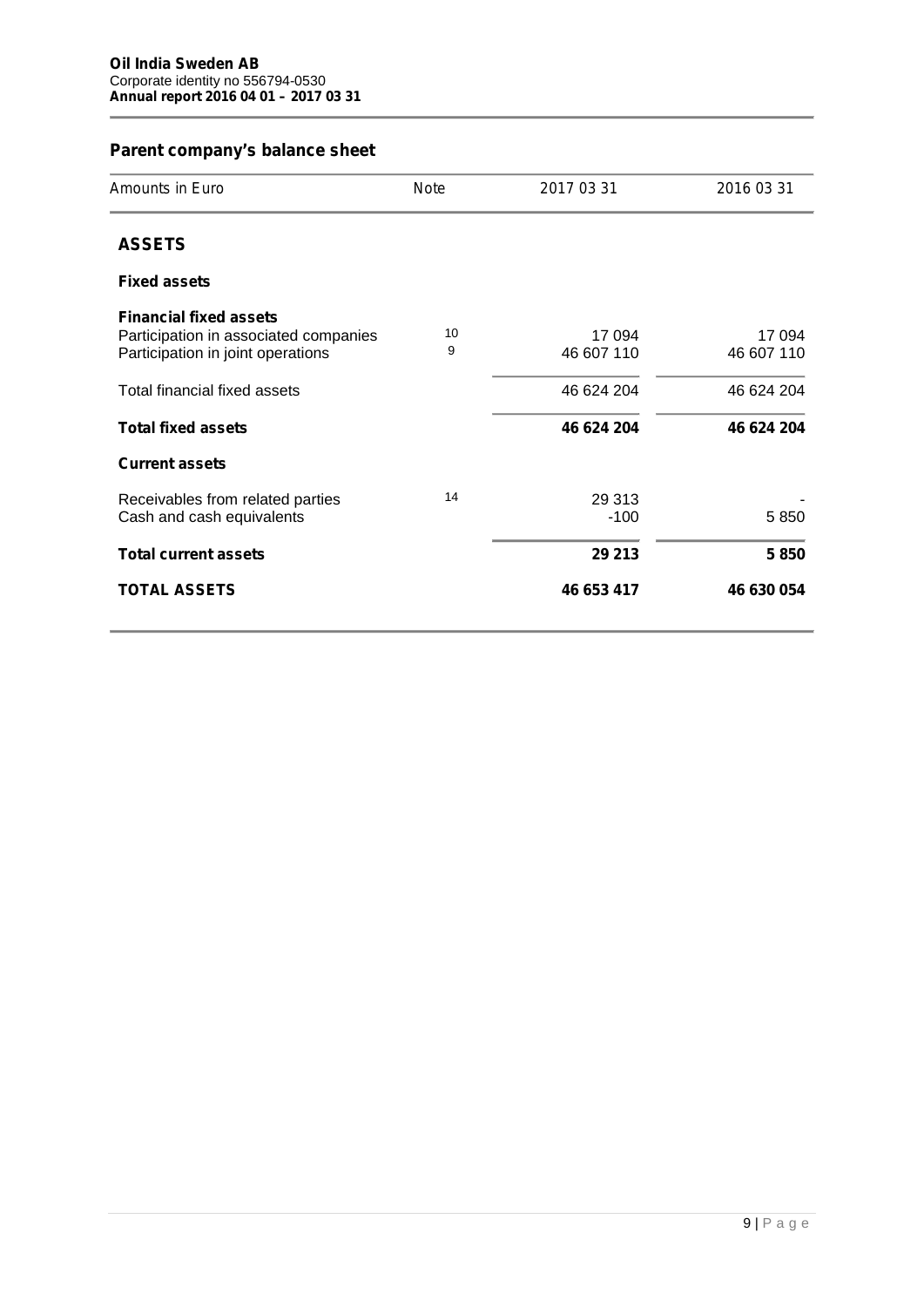# **Parent company's balance sheet**

| <b>Amounts in Euro</b>                  | Note | 2017 03 31 | 2016 03 31 |
|-----------------------------------------|------|------------|------------|
| <b>EQUITY AND LIABILITIES</b>           |      |            |            |
| <b>Equity</b>                           | 12   |            |            |
| Restricted equity                       |      |            |            |
| Share capital                           |      | 46 894 398 | 46 023 734 |
| Issued share capital under registration |      |            | 870 663    |
| Shareholder's contributions             |      | 66 500     |            |
| Non-restricted equity                   |      |            |            |
| Profit/loss carried forward             |      | $-292955$  | $-255305$  |
| Net/profit for the year                 |      | $-33242$   | $-37650$   |
| <b>Total equity</b>                     |      | 46 634 701 | 46 601 442 |
| <b>Current liabilities</b>              |      |            |            |
| Liabilities to related parties          | 14   | 7457       | 11 530     |
| Accounts payable                        |      | 369        | 5682       |
| Accrued expenses and prepaid income     | 13   | 10890      | 11 400     |
|                                         |      | 18716      | 28 6 12    |
| <b>TOTAL EQUITY AND LIABILITIES</b>     |      | 46 653 417 | 46 630 054 |

| Parent company's              | pledged assets and contingent liabilities |            |            |  |  |  |
|-------------------------------|-------------------------------------------|------------|------------|--|--|--|
| <b>Amount in Euro</b>         | Note                                      | 2017 03 31 | 2016 03 31 |  |  |  |
| <b>Pledged assets</b>         |                                           | None       | None       |  |  |  |
| <b>Contingent liabilities</b> |                                           | None       | None       |  |  |  |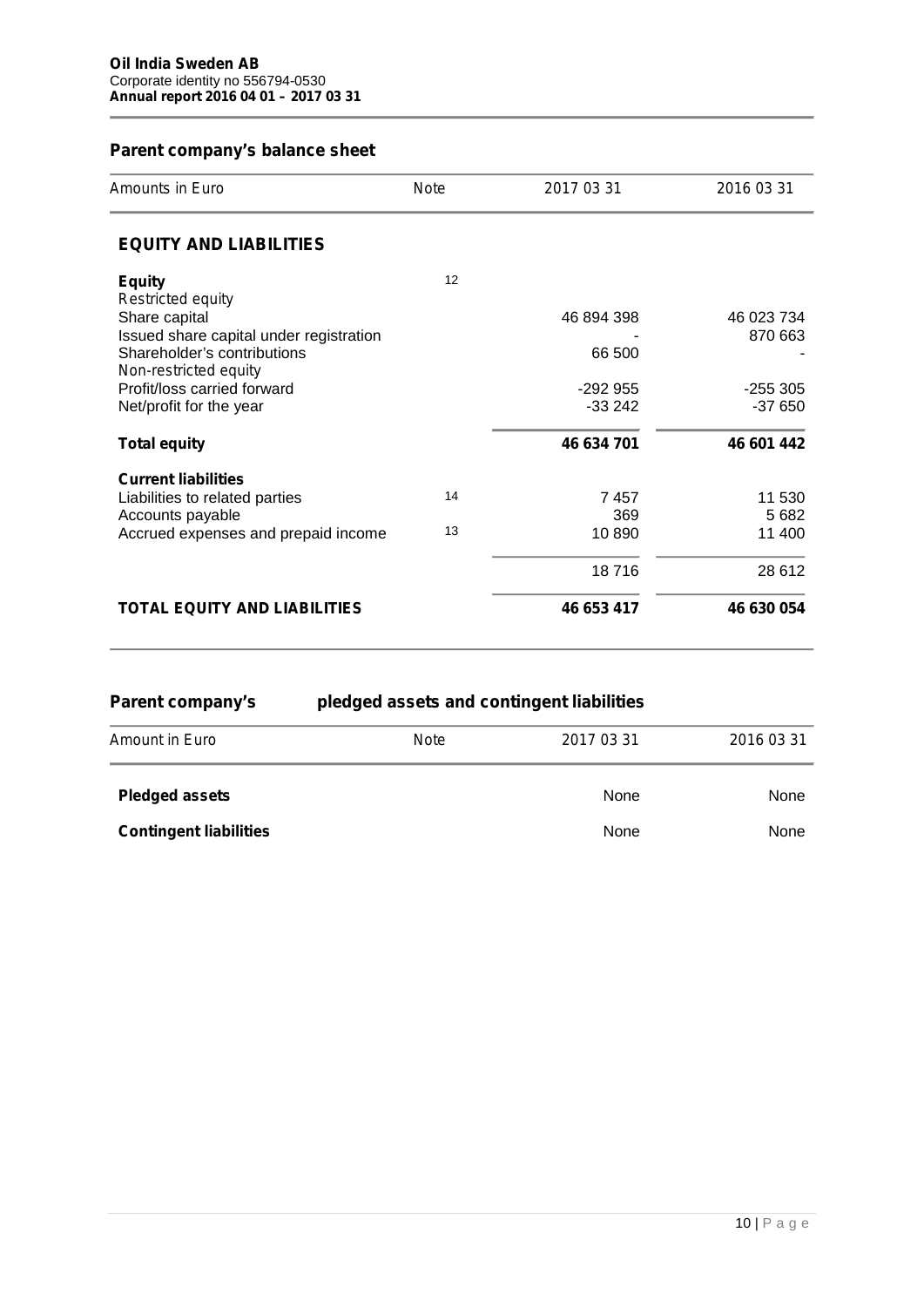# **Parent company's changes in equity**

|                             | Share capital | <b>Issued Share</b><br>capital under<br>registration | Share<br>premium<br>reserve | Retained<br>earnings<br>and profit<br>for the year | Total equity |
|-----------------------------|---------------|------------------------------------------------------|-----------------------------|----------------------------------------------------|--------------|
| Opening balance 2015-04-01  |               |                                                      |                             |                                                    |              |
|                             | 46 023 735    |                                                      |                             | $-255305$                                          | 45 768 430   |
| New share issue registered  |               |                                                      |                             |                                                    |              |
| Shareholder's contributions |               |                                                      |                             |                                                    |              |
| New share issue             |               | 870 663                                              |                             |                                                    | 870 663      |
| New profit for the year     |               |                                                      |                             | $-37650$                                           | $-37650$     |
| Closing balance 2016-03-31  | 46 023 735    | 870 663                                              |                             | $-292955$                                          | 46 601 443   |
| Opening balance 2016-04-01  | 46 023 735    | 870 663                                              |                             | $-292955$                                          | 46 601 443   |
| New share issue registered  | 870 663       | -870 663                                             |                             |                                                    |              |
| Shareholder's contributions |               |                                                      | 66 500                      |                                                    | 66 500       |
| New share issue             |               |                                                      |                             |                                                    |              |
| New profit for the year     |               |                                                      |                             | $-33242$                                           | $-33242$     |
| Closing balance 2017-03-31  | 46 894 398    |                                                      | 66 500                      | $-326$ 197                                         | 46 634 701   |

# **Parent company's cash flow statement**

| Amounts in Euro                                                                               | 2016 04 01<br>20170331 | 2015 04 01<br>2016 03 31 |
|-----------------------------------------------------------------------------------------------|------------------------|--------------------------|
|                                                                                               |                        |                          |
| <b>Operating activities</b>                                                                   |                        |                          |
| Net profit/loss                                                                               | $-33242$               | $-37650$                 |
| Adjustment for items not affecting cash flow                                                  |                        |                          |
| Write-down of participation in joint operations                                               |                        |                          |
| Cash flow from operating activities before<br><b>Changes in operating capital</b>             |                        |                          |
|                                                                                               |                        | -37 650                  |
| Cash flow from changes in operating capital                                                   |                        |                          |
| Increase(-)/Decrease(+) of operating receivables                                              | $-29.313$              |                          |
| Increase(+)/Decrease(-) of operating liabilities                                              | $-9895$                | 4 1 9 8                  |
| Cash flow from operating activities                                                           | -72 450                | $-33451$                 |
|                                                                                               |                        |                          |
| <b>Investment activities</b>                                                                  |                        |                          |
| Participation in associated companies<br>Acquisition of other securities held as fixed assets |                        |                          |
| <b>Cash flow from investment activities</b>                                                   |                        | $-845$ 133               |
|                                                                                               |                        |                          |
| <b>Financing activities</b>                                                                   |                        |                          |
| New share issue                                                                               |                        | 870 663                  |
| Share premium reserve                                                                         | 66 500                 |                          |
| Cash flow from financing activities                                                           | 66 500                 | 870 663                  |
|                                                                                               | -5 950                 | $-7921$                  |
| Cash flow for the year<br>Cash and cash equivalents at the beginning of the                   |                        |                          |
| year                                                                                          | 5850                   | 13772                    |
| Cash and cash equivalents at the end of the year                                              | $-100$                 | 5850                     |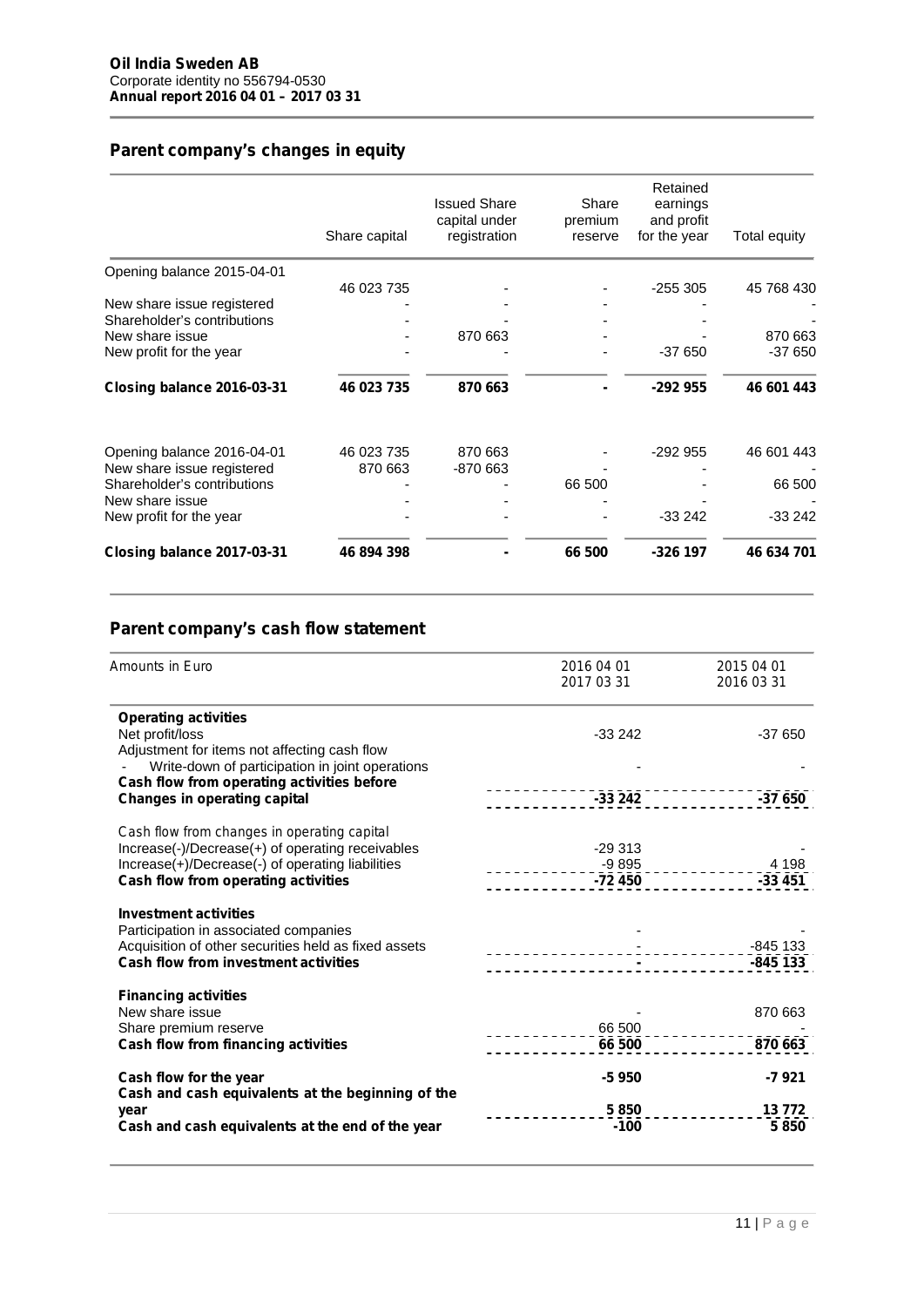### **Notes and accounting principles**

*Amount in Euro unless other stated*

*NOTE 1 Significant accounting principle*

#### **General**

Oil India Sweden AB, corporate identity number 556794-0530 is a Swedish private limited company registered in Stockholm, Sweden. The Company's address is c/o TMF Sweden AB, Sergels Torg 12, 6tr, SE-111 57, Stockholm.

The principal activities of the company, which was incorporated on the 20 th November 2009, are to conduct owning of shares in other companies, perform administrative tasks and associate activities.

The consolidated accounts for the financial year 2016-04-01 – 2017-03-31 comprise of the Parent company, the participation in Indoil Netherlands B.V. a joint operations owned and run in partnership with IOC Sweden AB.

#### **Summary of key accounting principles**

The key accounting principles applied during the preparation of this annual report are presented below.

The accounting currency of the Parent company is Euro and the financial statements are presented in Euro.

Fixed assets and long-term liabilities essentially consist of amounts that are expected to be recovered or paid more than 12 months after the closing day. Current assets and current liabilities essentially consist solely of amounts that are expected to be recovered or paid within 12 months of the closing day.

#### **Basis for preparing the reports**

The consolidated accounts have been prepared in accordance with the International Financial Reporting Standards (IFRS) published by the International Accounting Standards Boards (IASB), and the interpretations issued by the International Financial Reporting Interpretations Committee (IFRIC) as approved by the Commission of the European Communities for application in the European Union. RFR 2; Supplementary accounting rules for groups, issued by the Swedish Financial Reporting Board has also been used.

The Parent company has prepared its annual report in accordance with the Swedish Financial Reporting Board's standard RFR 2.3, the same accounting standards as used for the group, apart from when it is stated "accounting standards for the Parent company". The difference between the accounting principles for the group and the parent company are due to the fact that there are restrictions regarding the use of IFRS in the parent company regulated in the Swedish Annual Accounts Act or in some cases due to tax reasons.

#### **Valuation principles applied in the preparation of the financial statements**

Assets and liabilities are reported at historical cost, with the exception of certain financial assets and liabilities, which are measured at the fair value or amortized cost.

Financial assets and liabilities measured at fair value consist of financial assets classified as financial assets measured at fair value through profit/loss for the year or financial assets held for sale.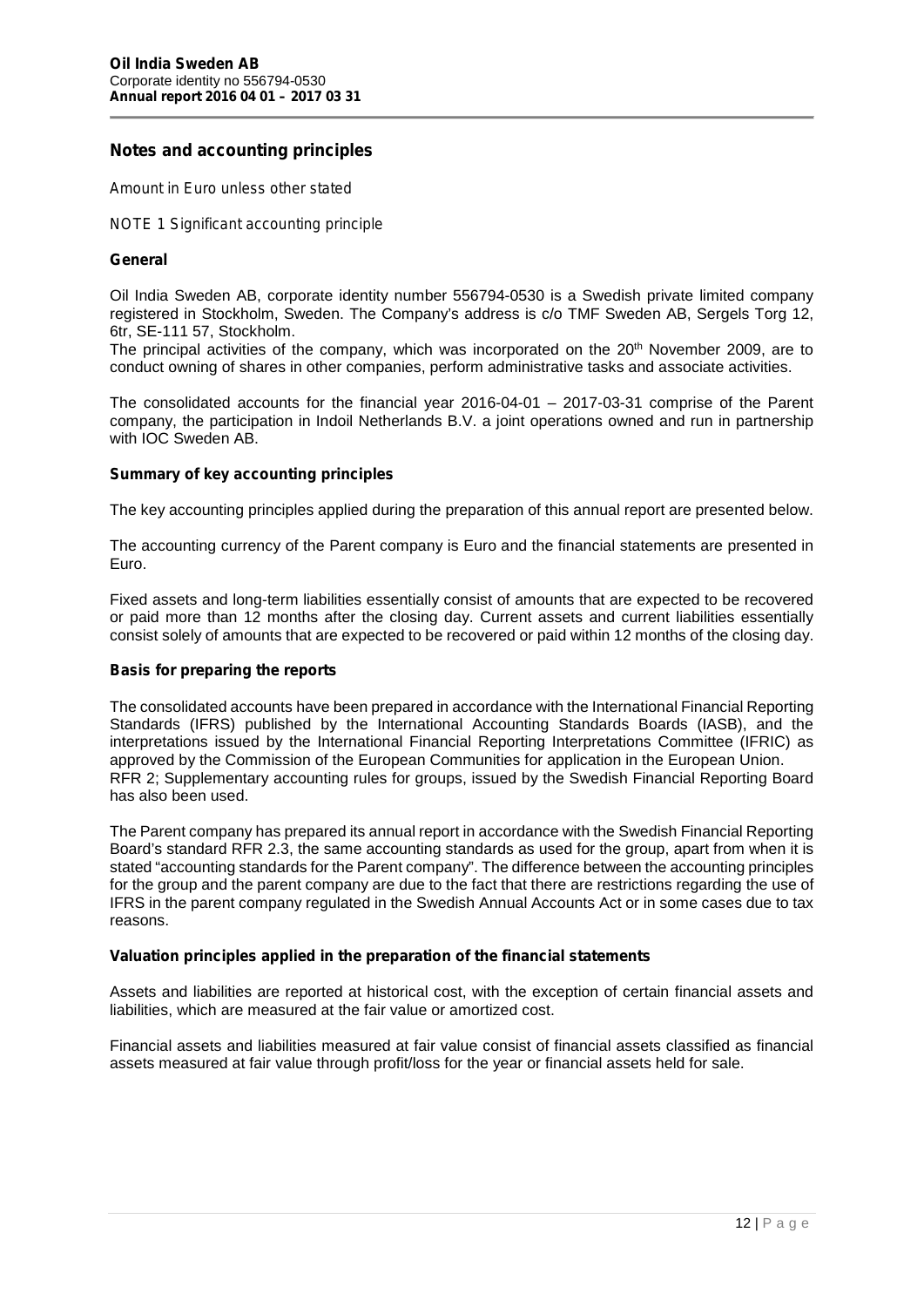### **Translation of foreign currency**

#### Transactions and balance sheet items

Transactions in foreign currencies are translated into functional currency at the exchange rate in force on the transaction date. Monetary assets and liabilities in foreign currencies are translated into the functional currency at the exchange rate in force on the balance sheet date. Exchange rate differences arising from the conversions are recognized in profit/loss for the year. Non-monetary assets and liabilities recognized at the value are converted into the functional currency at the rate in effect at the time of the fair value assessment.

#### Group companies

The results and financial position of all group companies that have an operational currency other than the presentation currency, are translated into the group's presentation currency as follows:

Assets and liabilities for each of the consolidated statements of financial position are translated according to the closing day rate.

Income and expenses for each of the income statements are translated according to the average exchange rate.

All translation differences are reported in other comprehensive income.

#### **Assessments and estimates in the financial accounts**

Preparation of the financial statements in accordance with IFRS requires management to make assessments, estimations and assumptions that affect the application of the accounting principles and the figures reported for assets, liabilities, income and expenses. The actual outcome may deviate from these estimations that may cause material adjustments to the financial statements of the ensuing year are mainly the valuation of the financial fixed assets.

#### **Consolidated financial statements**

#### Joint arrangements

For accounting purposes, joint operations whereby the parties that have joint control of the operations have rights to the assets, and obligations for the liabilities, relating to the arrangement. Joint operations are consolidated in the consolidated accounts in accordance with the proportional method.

The proportional method entails that the proportional part belonging to the group, of the assets for which the group has joint control and the liabilities for which the group has a joint responsibility, are included in the consolidated statement of financial position. The consolidated statement of comprehensive income includes the proportional part belonging to the group of the income and expenses of the joint operations.

Intra-group receivables and liabilities, income or expenses and unrealized gains or losses arising from intra-group transactions between group companies are eliminated in full when preparing the consolidated accounts.

#### **Operating segments**

The operating segments are organized in a compatible way with the internal financial reporting to the senior management. The senior management is the function who is responsible for allocation of resources and monitoring the financial outcome of the operating segments.

In this group, the board of directors in the parent company has the function as the senior management, making the strategic decisions.

### **Income**

returns and<br>13 | P a g e Income encompasses the fair value of what has been received or is expected to be received for sold goods and services in the group's operating activities. Income is reported excluding VAT, returns and discounts and after elimination of intra-group sales.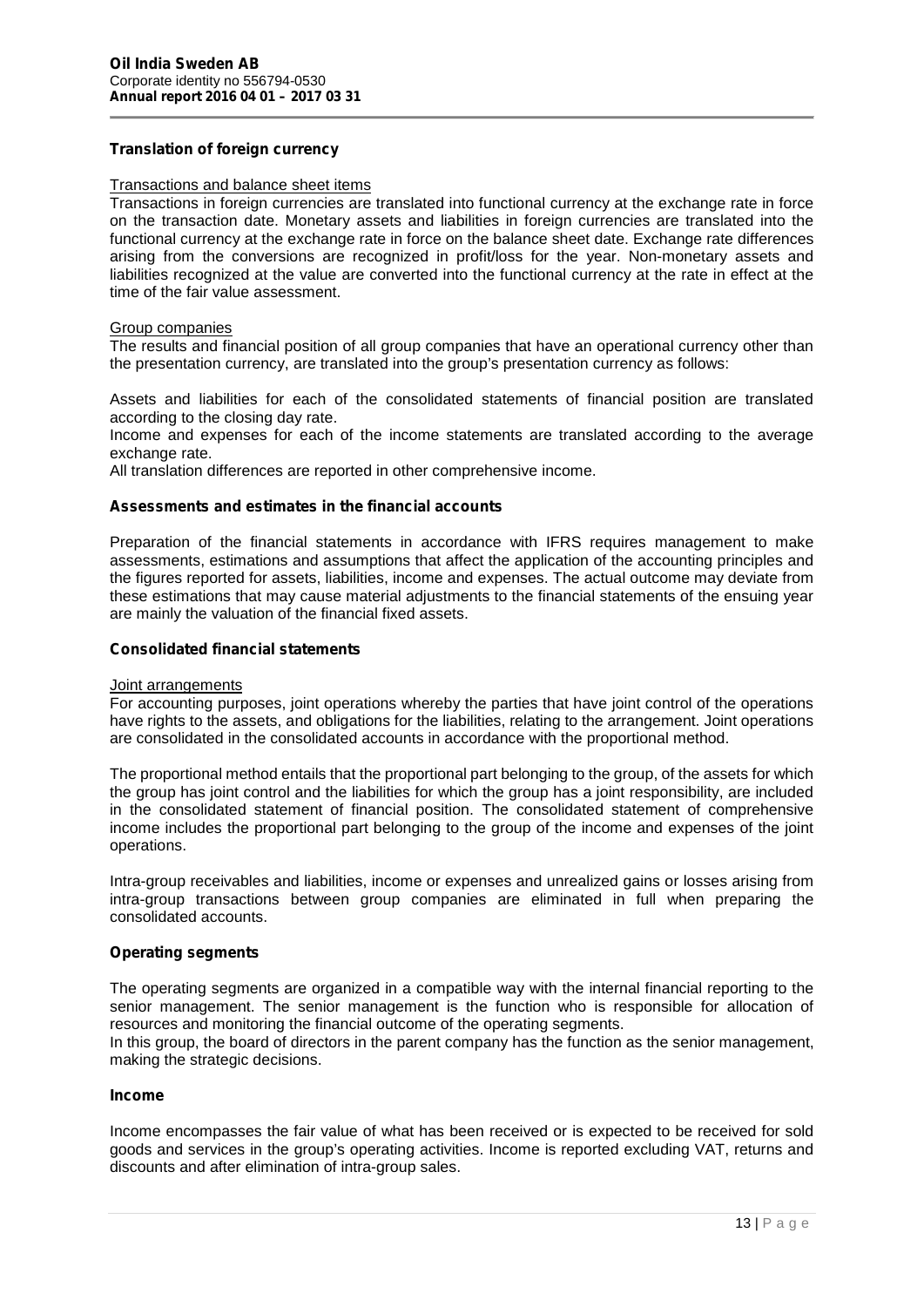The group reports income when the amount can be measured in a reliable manner, when it is likely that future economic benefits will accrue to the company.

#### **Other operating income**

Costs arising from subordinated activities within the principal operation are presented as the other operating income.

#### **Other operating costs**

Costs arising from subordinated activities within the principal operation concerning operational receivables and operational liabilities are presented as other operational costs.

#### **Taxes**

The period's tax expense is made up of actual tax expense for the year and changes in the provision for deferred tax liabilities and changes in the presented value of the deferred tax receivables.

The actual tax liability is based on the taxable income for the year. The taxable income diverge from net profit/loss for the year as presented in the income statement, as the taxable income can contain either nontaxable income or non-tax deductible expenses, that are not deductible in the actual financial year, or taxable or deductible in other years than the actual financial year.

The actual tax liability has been calculated using the tax rates decided upon the balance sheet date.

Deferred tax is the tax as the company expects to pay or receive based on the differences between the presented values of assets and liabilities in the balance sheet and the equivalent taxable values.

Deferred tax assets (receivables) for taxable losses carried forward will only be presented if it is likely to use them in future and only to the expected decreased future tax expenses.

#### **Financial assets**

The group classifies its financial assets according to the following categories: financial assets measured at fair value in profit/loss, loan receivables and accounts receivables.

The classification is based on the reason for the purchase of the financial assets.

Financial assets recognized as assets in the consolidated statement of financial position include cash and cash equivalents, accounts receivables, financial investments and derivatives.

Financial assets which are not derivatives are initially recognized at a cost corresponding to the assets fair value including direct expenses. Exceptions are those financial assets recognized at fair value via profits/loss, which are recognized at fair value excluding transaction expenses.

Loan receivables and accounts receivables are non-derivative financial assets with fixed or determinable payments that are not quoted in a active market.

Loan receivables are measured at the amortized cost, based on the effective interest calculated at the time of acquisition. Accounts receivables are recognized at the amount estimated to be paid after deduction for bad debts. Provision for bad debts is recognized in the operating expenses.

#### **Cash and cash equivalents**

Cash and cash equivalents comprise cash and instantly accessible balances at banks and equivalent institutions, as well as current investments with a term from the acquisition date of less than three months which are exposed to only a negligible risk of fluctuation.

#### **Financial liabilities**

as financial<br>14 | P a g e Financial liabilities are classified as financial liabilities measured at fair value in profit/loss or as financial liabilities measured at the amortized cost.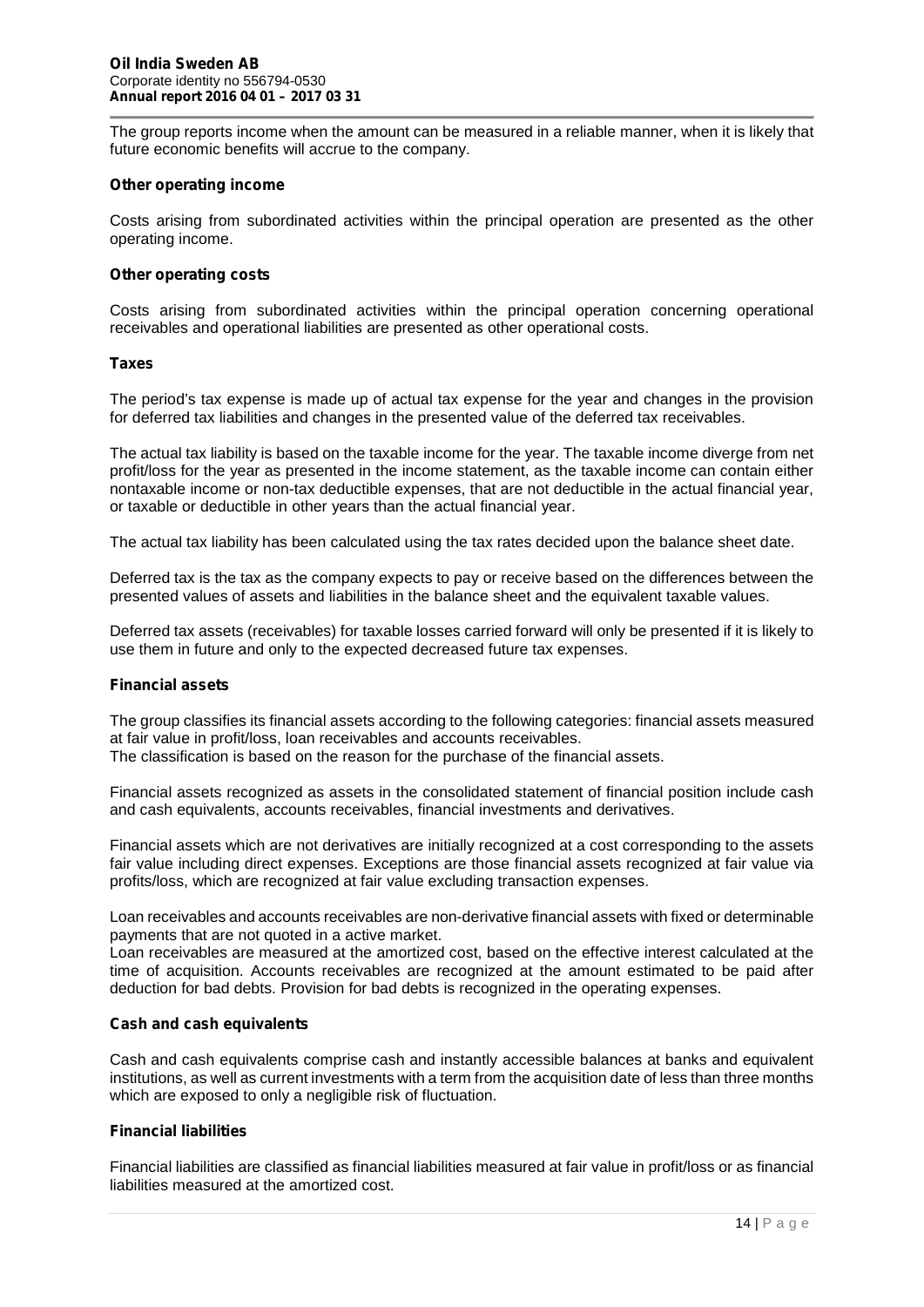Accounts payables are obligations to pay for goods or services purchased in the operation from suppliers. Accounts payables are classified as current liabilities when they are due for payment within one year from the balance sheet date. Otherwise they are classified as long-term liabilities.

#### **Earnings per share**

The calculation of earnings per share is based on group profit for the year attributable to the Parent company's shareholders and the weighted average number of shares outstanding during the year.

#### **Contingent liabilities**

A contingent liability is recognized when there is a possible obligation arising from past events and the existence of which is substantiated only by one or more uncertain future events, or when there is an obligation which is not recognized as a liability or provision because it is not likely that an outflow of resources will be required.

#### **Parent company's accounting principles**

The differences between the accounting principles of the Group and the Parent company are due to the restrictions in the Swedish Annual Accounts Act for the use of IFRS in the Parent company and the tax regulations that make it possible to use in other accounting principles in a legal entity than the group accounts.

#### **Participation in joint operations**

Participation in joint operation is recognized in the Parent company in accordance with the cost method. Write-down of the booked value has been made at the balance sheet date to the equity value corresponding to the part belonging to the company in the joint operation.

#### **Participation in associated companies**

Participation in associated companies is recognized in the Parent company in accordance with the cost method. The Parent company's part of Net profit and loss in the associated company is recognized in the Profit and Loss statement to a value equal to the percentage holding of the shares in the associated company and in the balance sheet as a current receivable or liability from related party.

#### **Restricted and non-restricted equity**

In the Parent company's balance sheet the equity is divided into restricted and non-restricted equity in accordance with the Swedish Annual Accounts Act.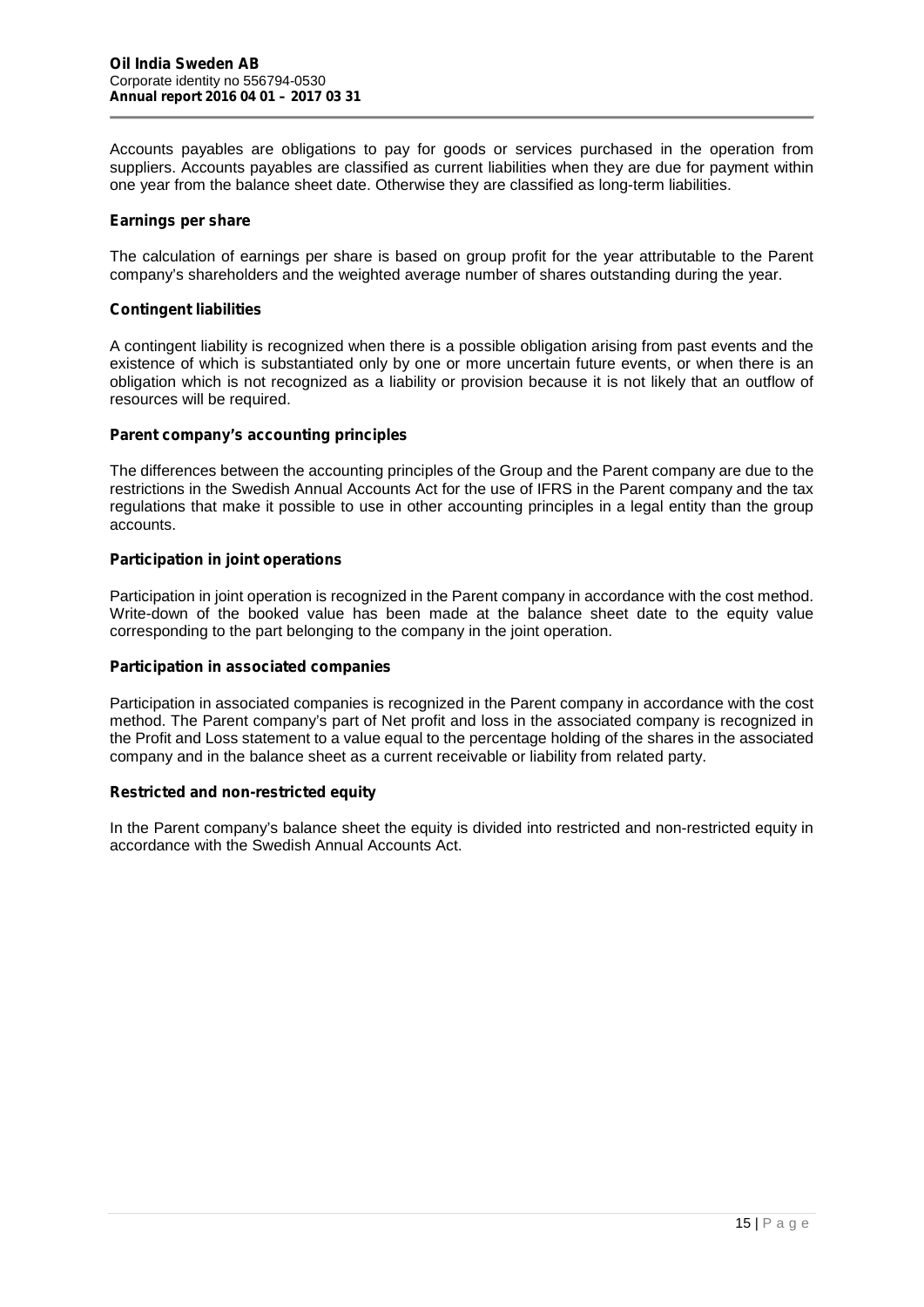# **Note 2 Reporting per segment**

.

The operating segments are organized in a compatible way with the internal financial reporting to the senior management prepared by the Parent company (Oil India Sweden AB) and the joint operation (Indoil Netherlands) including reports from the joint arrangement involved in Project Carabobo in Venezuela.

| 2015-04-01 - 2016-03-31                                 | Oil India<br>Sweden | Indoil<br>Netherlands | Other | Total       |
|---------------------------------------------------------|---------------------|-----------------------|-------|-------------|
| Net sales                                               |                     | 335 681               |       | 335 681     |
| Operating profit/loss                                   | -28 174             | $-40901$              |       | $-69075$    |
| Profit/loss before tax                                  | $-37650$            | -41 430               |       | $-79080$    |
| Net profit for the year                                 | $-37650$            | $-41430$              |       | $-79080$    |
| Assets                                                  | 46 630 054          | 51 602 857            |       | 98 232 911  |
| Whereof intra-group assets                              | -46 607 109         |                       |       | -46 607 109 |
| Assets excluding intra-group                            |                     |                       |       |             |
| assets                                                  | 22 945              | 51 602 857            |       | 51 625 802  |
| Liabilities<br>Whereof                                  | 28 612              | 747 121               |       | 775 733     |
| intra-group<br>liabilities                              |                     |                       |       |             |
| Liabilities<br>excluding<br>intra-<br>group liabilities | 28 612              | 747 121               |       | 775 733     |

| 2016-04-01 - 2017-03-31                                    | Oil India<br>Sweden | Indoil<br><b>Netherlands</b> | Other | Total       |
|------------------------------------------------------------|---------------------|------------------------------|-------|-------------|
| Net sales                                                  |                     | 361 238                      |       | 361 238     |
| Operating profit/loss                                      | $-28720$            | $-48603$                     |       | -77 323     |
| Profit/loss before tax                                     | $-33242$            | -43 784                      |       | $-77026$    |
| Net profit for the year                                    | $-33242$            | -43 784                      |       | $-77026$    |
| Assets                                                     | 46 653 417          | 55 080 595                   |       | 101 734 012 |
| Whereof intra-group assets<br>Assets excluding intra-group | -46 636 424         |                              |       | -46 636 424 |
| assets                                                     | 16 993              | 55 080 595                   |       | 55 097 588  |
| Liabilities                                                | 18716               | 1 162 171                    |       | 1 180 887   |
| Whereof<br>intra-group<br>liabilities                      |                     |                              |       |             |
| Liabilities excluding<br>intra-                            |                     |                              |       |             |
| group liabilities                                          | 18716               | 1 162 171                    |       | 1 180 887   |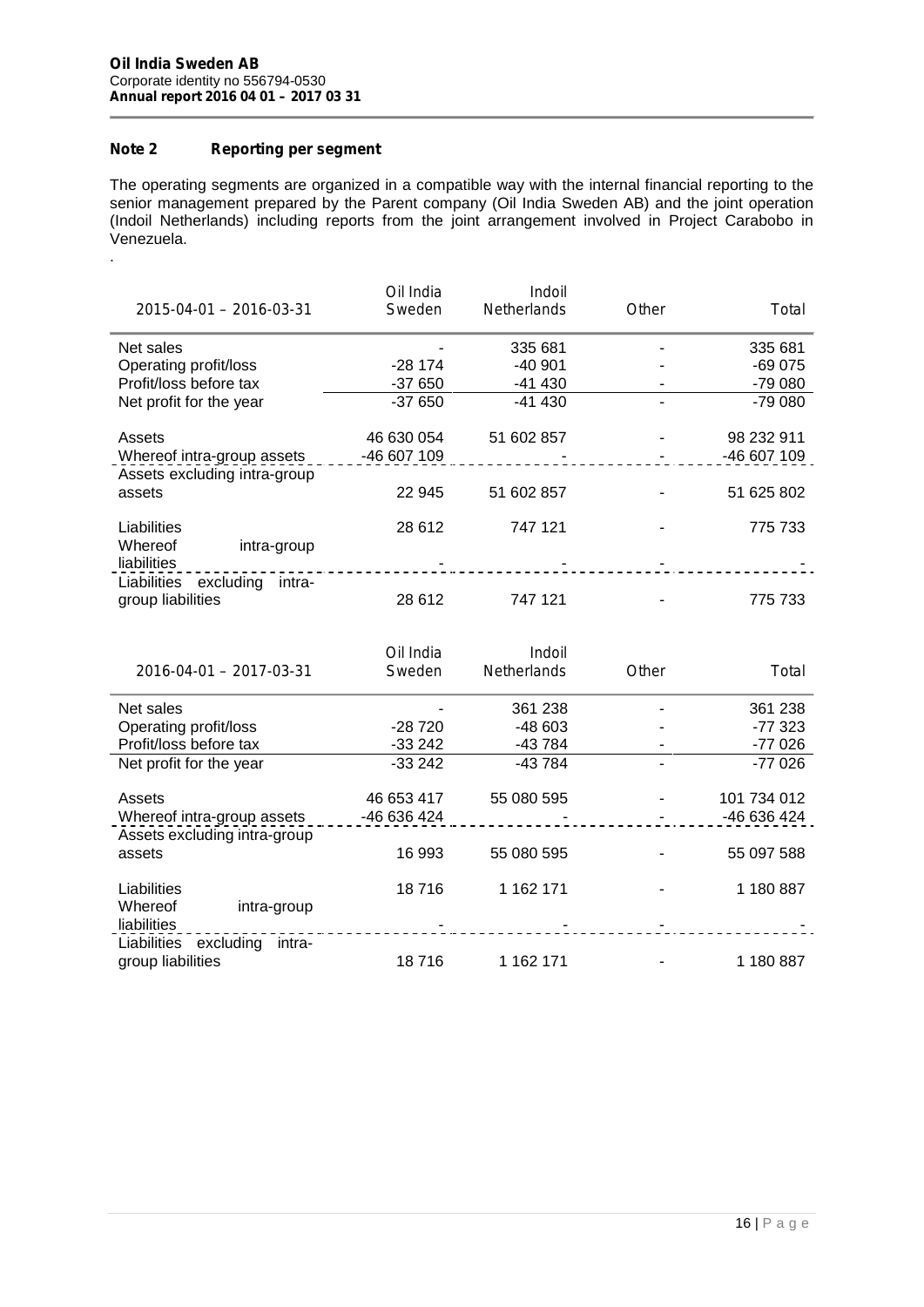# **Note 3 Other external expenses**

|                         | Group<br>2016-04-01<br>2017-03-31 | Group<br>2015-04-01<br>2016-03-31 | Parent<br>company<br>2016-04-01<br>2017-03-31 | Parent<br>company<br>2015-04-01<br>2016-03-31 |
|-------------------------|-----------------------------------|-----------------------------------|-----------------------------------------------|-----------------------------------------------|
| Administrative expenses | 45 405                            | 39 853                            | 4670                                          | 9 2 1 5                                       |
| Audit fees              | 16 906                            | 24 405                            | 7816                                          | 6 3 2 6                                       |
| Other expenses          | 376 250                           | 340 498                           | 16 234                                        | 12 633                                        |
|                         | 438 561                           | 404 756                           | 28720                                         | 28 174                                        |

# **Note 4 Remuneration to auditors**

|                                    | Group<br>2016-04-01<br>2017-03-31 | Group<br>2015-04-01<br>2016-03-31 | Parent<br>company<br>2016-04-01<br>2017-03-31 | Parent<br>company<br>2015-04-01<br>2016-03-31 |
|------------------------------------|-----------------------------------|-----------------------------------|-----------------------------------------------|-----------------------------------------------|
| Audit assignment, Ernst & Young    | 7816                              | 6 3 2 6                           | 7816                                          | 6 3 2 6                                       |
| Audit assignment, KPMG             | 4 4 9 9                           | 18 079                            | ۰                                             | ۰                                             |
| Audit assignment, Londen & Holland | 4 5 9 1                           |                                   | ۰<br>۰                                        | ۰                                             |
|                                    | 16 906                            | 24 405                            | 7816                                          | 6 3 2 6                                       |

# **Note 5 Personnel**

The group has not had any employees during the financial year. Neither salaries nor remunerations have been paid.

| The board of directors<br>Number of persons in the board | 2016 04 01<br>2017 03 31 | whereof<br>women | 2015 04 01<br>2016 03 31 | whereof<br>women |
|----------------------------------------------------------|--------------------------|------------------|--------------------------|------------------|
| <b>Parent company</b><br><b>Directors</b>                | 4                        | 2                | 4                        |                  |
| The group<br><b>Directors</b>                            | 8                        |                  | 8                        |                  |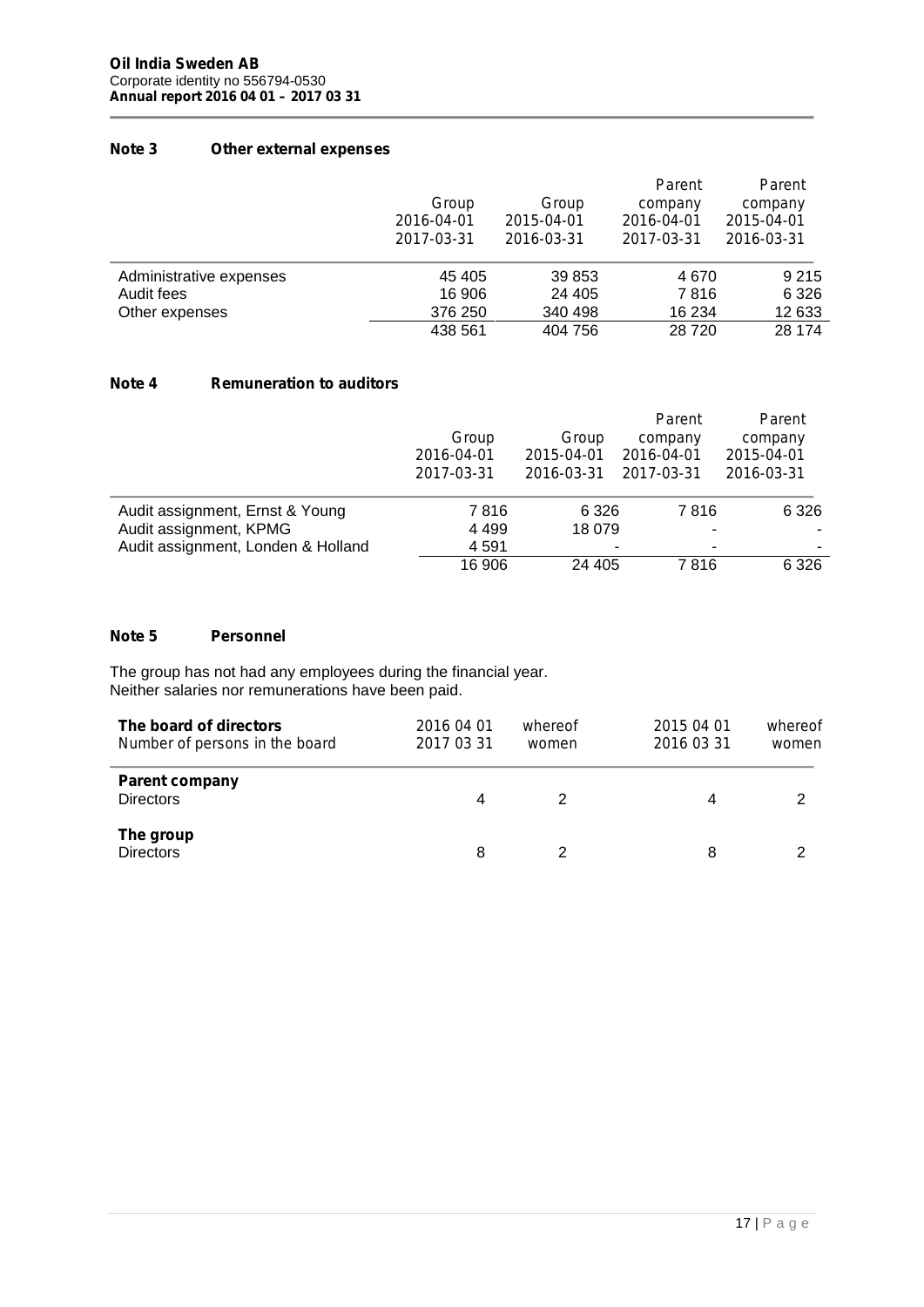#### **Note 6 Profit/loss from participation in joint operation**

| 2016 04 01<br>2017 03 31 | 2015 04 01<br>2016 03 31 |
|--------------------------|--------------------------|
| -<br>-                   |                          |
| -                        |                          |
|                          |                          |

# **Note 7 Financial expenses**

|                                                             | Group<br>2016-04-01<br>2017-03-31 | Group<br>2015-04-01<br>2016-03-31 | Parent<br>company<br>2016-04-01<br>2017-03-31 | Parent<br>company<br>2015-04-01<br>2016-03-31 |
|-------------------------------------------------------------|-----------------------------------|-----------------------------------|-----------------------------------------------|-----------------------------------------------|
| Exchange rate losses on financial assets<br>and liabilities |                                   | 5 3 2 5                           | ٠                                             | 5 3 0 3                                       |
| Other financial expenses                                    | 888                               | 1 008                             | 483                                           | 501                                           |
|                                                             | 888                               | 6 3 3 3                           | 483                                           | 5 8 0 4                                       |

# **Note 8 Other securities held as fixed assets**

|                                    | 2017 03 31      | 2016 03 31            |
|------------------------------------|-----------------|-----------------------|
| Group                              |                 |                       |
| Opening balance<br>Investment      | 50 874 683<br>- | 52 663 547<br>806 805 |
| Exchange rate adjustment           | 3 0 7 2 9 1 1   | $-2595669$            |
| Closing balance                    | 53 947 594      | 50 874 683            |
| Net value at the end of the period | 53 947 594      | 50 874 683            |

The joint operation Indoil Netherlands B.V. holds 7% of the voting rights as well as the number of shares in Petrocarabobo S.A. Venezuela and 24.2% of the voting rights as well as the number of shares in Carabobo Ingenieria y Construcciones S.A., Venezuela.

Indoil Netherlands maintains a non-interest bearing intercompany position with its investment Carabobo Ingenieria y Construcciones S.A. It is the intention that this intercompany position will be converted into capital. No conversion date has been agreed. During the year under review no additional amount has been contributed by the Company.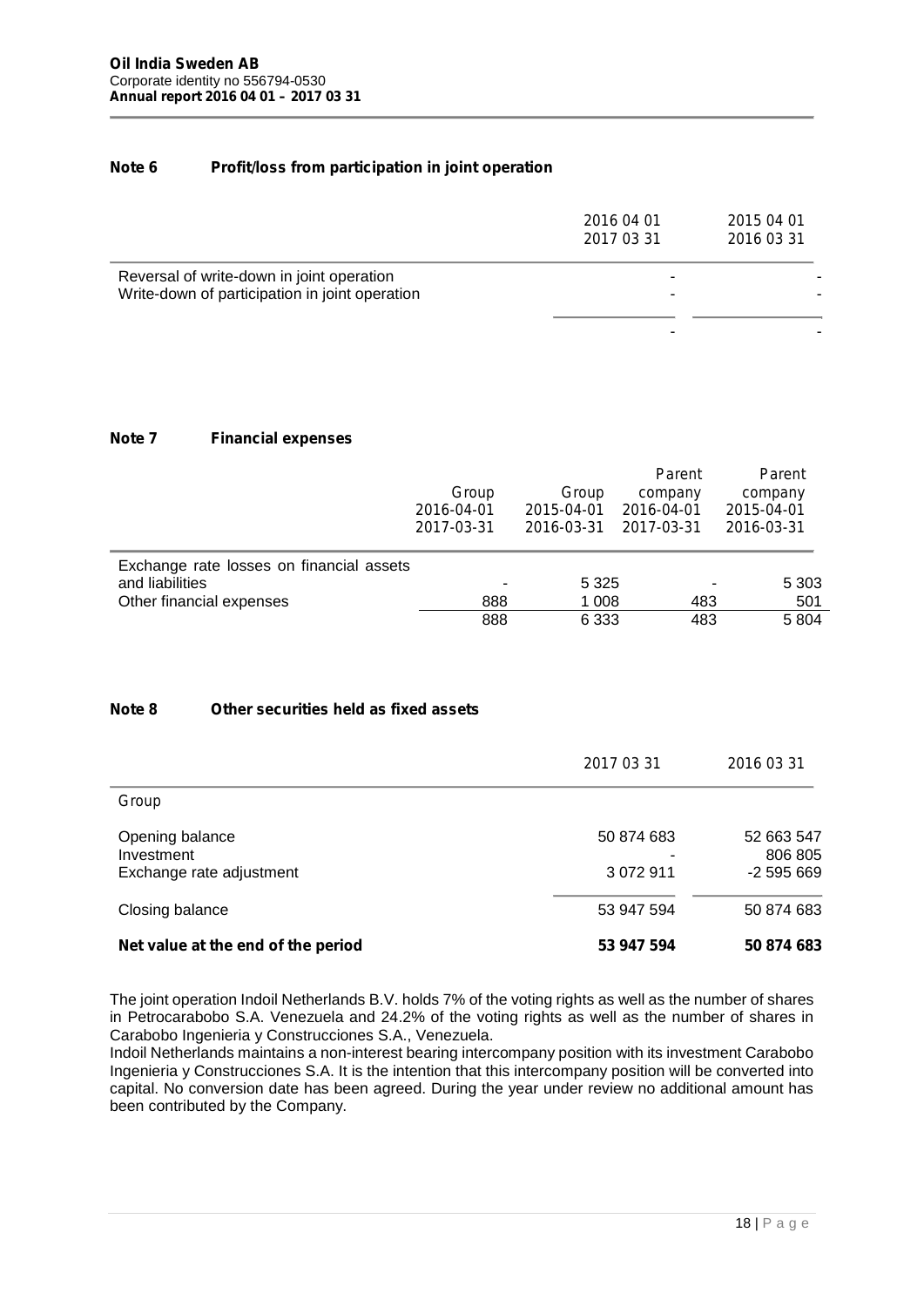# **Note 9 Participation in joint operation**

|                                                         | 2017 03 31           | 2016 03 31                 |
|---------------------------------------------------------|----------------------|----------------------------|
| Parent company                                          |                      |                            |
| Opening balance<br>Investment<br>Reversal of write-down | 46 607 110<br>۰<br>۰ | 45 491 976<br>845 134<br>۰ |
| Closing balance                                         | 46 607 110           | 46 607 110                 |
| Net value at the end of the period                      | 46 607 110           | 46 607 110                 |

# **Specification of the Parent company's participation in joint operation**

| <b>Subsidiaries</b>                                                             | Corporate<br><i>identity no</i> | Participation<br>in $%$ | 2016-2017<br>Profit/loss for<br>the year | 2017-03-31<br>Total equity | 2017-03-31<br>Net value |
|---------------------------------------------------------------------------------|---------------------------------|-------------------------|------------------------------------------|----------------------------|-------------------------|
| Indoil Netherlands B.V.,<br><b>Netherlands</b><br>Registered address: Amsterdam | 34 313 115                      | 50%                     | $-87.567$                                | 107 836 848                |                         |
| Whereof belongs to Oil India Sweden's part                                      |                                 |                         | -43 783                                  | 53 918 424                 | 46 606 710              |

| Note 10          | Investments in associates              |             |             |
|------------------|----------------------------------------|-------------|-------------|
|                  |                                        | 2017 03 31  | 2016 03 31  |
| Mother company   |                                        |             |             |
| Incoming balance | Investments - contribution during year | 17 094<br>۰ | 17 094<br>- |
| Closing balance  |                                        | 17 094      | 17 094      |
|                  | Net amount at the end of the period    | 17094       | 17094       |

# **Specification of Parent Company's holdings in associated companies**

| Associated companies                                                        | Corporate<br><i>identity no</i> | Participation<br>in $%$ | 2016-2017<br>Profit/loss for<br>the year | 2017-03-31<br>Total equity | 2017-03-31<br>Net value |
|-----------------------------------------------------------------------------|---------------------------------|-------------------------|------------------------------------------|----------------------------|-------------------------|
| Oil India Cyprus Ltd, Säte:<br>Nicosia, Cypern                              | HE295721                        | 24%                     | $-21495$                                 | 24 4 61                    |                         |
| Registered address: Amsterdam<br>Whereof belongs to Oil India Sweden's part |                                 |                         | $-5158$                                  | 5871                       | 17 094                  |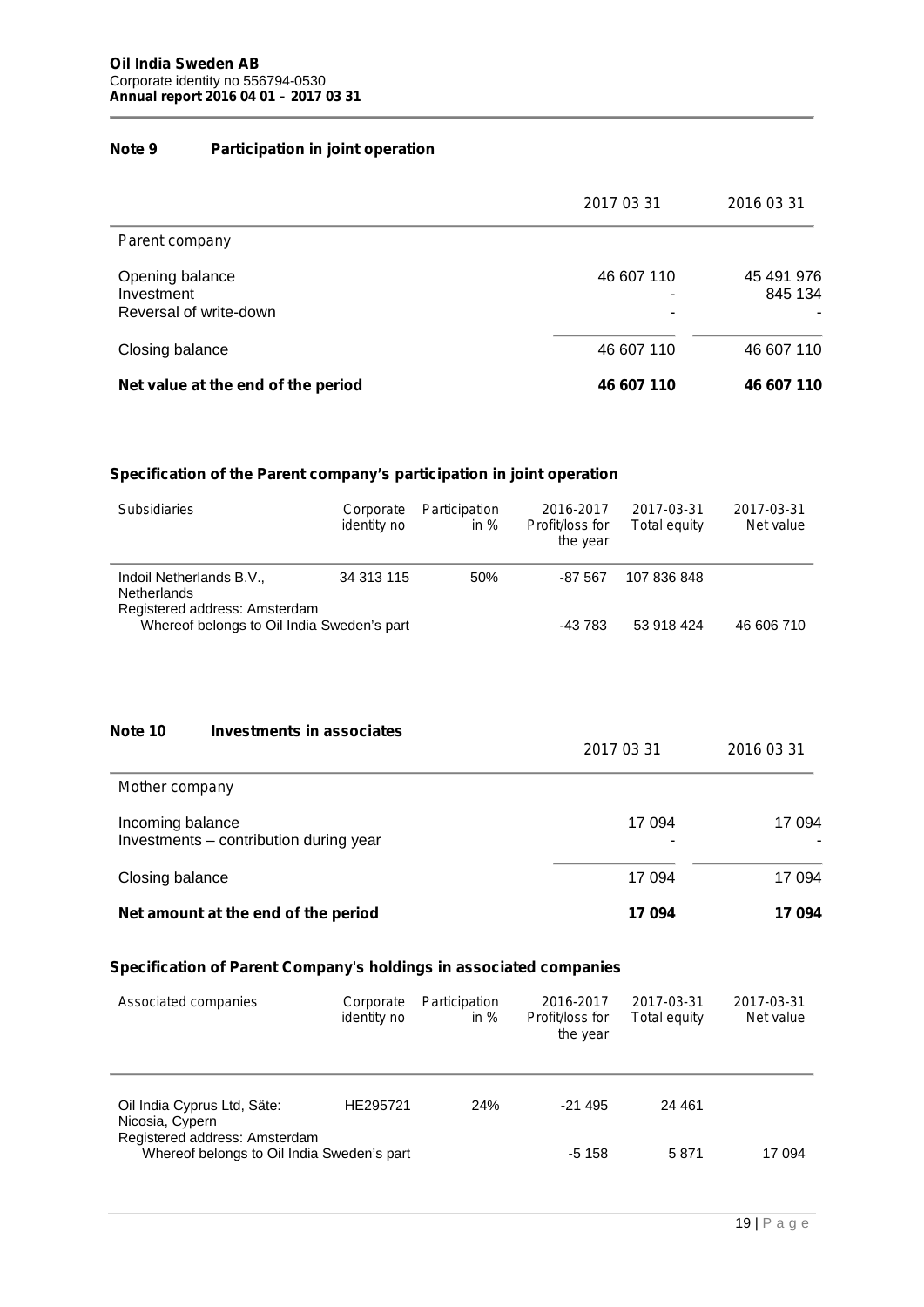# **Note 11 Prepaid expenses and accrued income**

|                        | 2017 03 31 | 2016 03 31 |
|------------------------|------------|------------|
| Group                  |            |            |
| Other prepaid expenses | 3622       | 3 2 3 8    |
|                        | 3622       | 3 2 3 8    |

# **Note 12 Equity**

| Date       |                                                                                | Number of shares       |                          | Share capital              |
|------------|--------------------------------------------------------------------------------|------------------------|--------------------------|----------------------------|
| 2009-11-20 | Incorporation                                                                  | 1 000                  | <b>SEK</b>               | 100 000                    |
| 2010-07-07 | New share issue<br>Total March 31, 2011                                        | 1 373 650<br>1 374 650 | <b>SEK</b><br><b>SEK</b> | 137 365 000<br>137 465 000 |
| 2011-04-01 | Recalculation of share capital to Euro due to<br>change of accounting currency |                        | Euro                     | 15 388 619,60              |
| 2012-03-27 | New share issue (registered 2012-04-10)                                        | 1 342 286              | Euro                     | 15 026 220,63              |
|            | Total March 31, 2012                                                           | 2 716 936              |                          | 30 414 840,23              |
| 2013-03-28 | New share issue (registered 2013-04-24)                                        | 617 204                | Euro                     | 6 909 290,18               |
|            | Total March 31, 2013                                                           | 3 3 3 4 1 4 0          |                          | 37 324 130,41              |
| 2014-03-28 | New share issue (registered 2014-04-22)                                        | 344 263                | Euro                     | 3 853 852,15               |
|            | Total March 31, 2014                                                           | 3 678 403              |                          | 41 177 982,56              |
| 2015-03-20 | New share issue (registered 2015-03-20)                                        | 432 869                | Euro                     | 4 845 752,02               |
|            | Total March 31, 2015                                                           | 4 111 272              |                          | 46 023 734,58              |
| 2016-03-31 | New share issue (registered 2016-04-21)                                        | 77 776                 | Euro                     | 870 663,43                 |
|            | Total March 31, 2016                                                           | 4 189 048              |                          | 46 894 398,02              |
|            | Total March 31, 2017                                                           | 4 189 048              |                          | 46 894 398,02              |

| Average number of shares financial year 2016-04-01 - 2017-03-31 | 4 189 048 |  |
|-----------------------------------------------------------------|-----------|--|
| Average number of shares financial year 2015-04-01 - 2016-03-31 | 4 102 418 |  |
| Average number of shares financial year 2014-04-01 - 2015-03-31 | 3 692 634 |  |
| Average number of shares financial year 2013-04-01 - 2014-03-31 | 3 336 970 |  |
| Average number of shares financial year 2012-04-01 - 2013-03-31 | 2 722 009 |  |
| Average number of shares financial year 2011-04-01 - 2012-03-31 | 1 389 360 |  |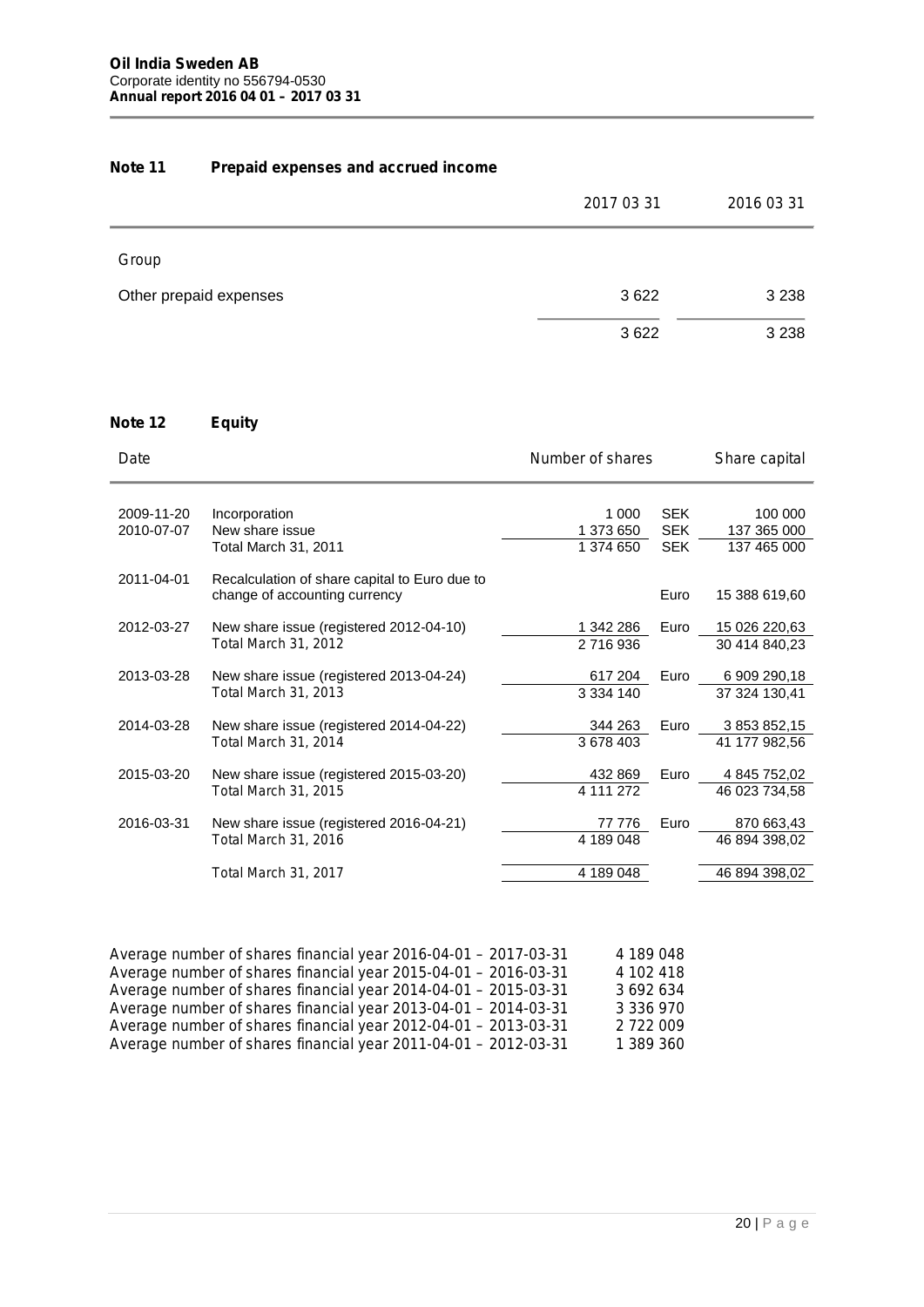#### **Note 13 Accrued expenses and prepaid income**

|                         | Group<br>2017-03-31 | Group<br>2016-03-31 | Parent<br>company<br>2017-03-31 | Parent<br>company<br>2016-03-31 |
|-------------------------|---------------------|---------------------|---------------------------------|---------------------------------|
| Accrued audit fees      | 17 274              | 15 4 69             | 7 2 3 3                         | 6 0 0 0                         |
| Accrued accounting fees | 3898                | 11 945              | 1 3 5 7                         | 3 0 0 0                         |
| Other accrued expenses  | 10 678              | 3 9 0 7             | 2 3 0 0                         | 2 4 0 0                         |
|                         | 31 850              | 31 321              | 10890                           | 11 400                          |

#### **Note 14 Transactions with related parties**

Oil India Sweden AB is a wholly-owned subsidiary to Indian Oil India Limited. The company is related with its parent company and the joint operation Indoil Netherlands B.V. No purchases or sales have been made within the group.

Transactions with related parties

| Parent company                                        | 2017 03 31 | 2016 03 31               |
|-------------------------------------------------------|------------|--------------------------|
|                                                       |            |                          |
| Receivables from Indoil Netherlands BV                | 29 313     | $\overline{\phantom{a}}$ |
| Receivables from Oil India Cyprus Ltd                 | ۰          | ۰                        |
| Liabilities to related parties - Oil India Cyprus Ltd | 7457       | 11 530                   |

Indoil Netherlands B.V. entered into a Secondment Agreement with effective date 21 January 2011. It was agreed to second certain personal from the Company or its affiliates to Carabobo Ingenieria y Construcciones, S.A. For this purpose Indoil Netherlands B.V. raised invoices for manpower cost to Carabobo Ingenieria y Construcciones, S.A. for the period 1 April 2016 till 31 March 2017 in amount of USD 792 946.

In respect to general and administrative expenses, the Indoil Netherlands B.V. entered into Secondment Agreement with effective date 21 January 2011. It was agreed to second certain personnel from ultimate shareholders of Indoil Netherlands B.V. to Indoil Netherlands B.V.. For this purpose Indoil Netherlands B.V. received invoices for manpower cost for a total amount of USD 790 930 for the year under review.

| Group                                                                                                 | 2017 03 31                | 2016 03 31          |
|-------------------------------------------------------------------------------------------------------|---------------------------|---------------------|
| Receivable from Carabobo Ingenieria y Construcciones,<br>S.A.<br>Liabilities to foreign group company | 1 144 021<br>$-1$ 141 211 | 728 961<br>-727 200 |
|                                                                                                       |                           | 21   $P$ a g e      |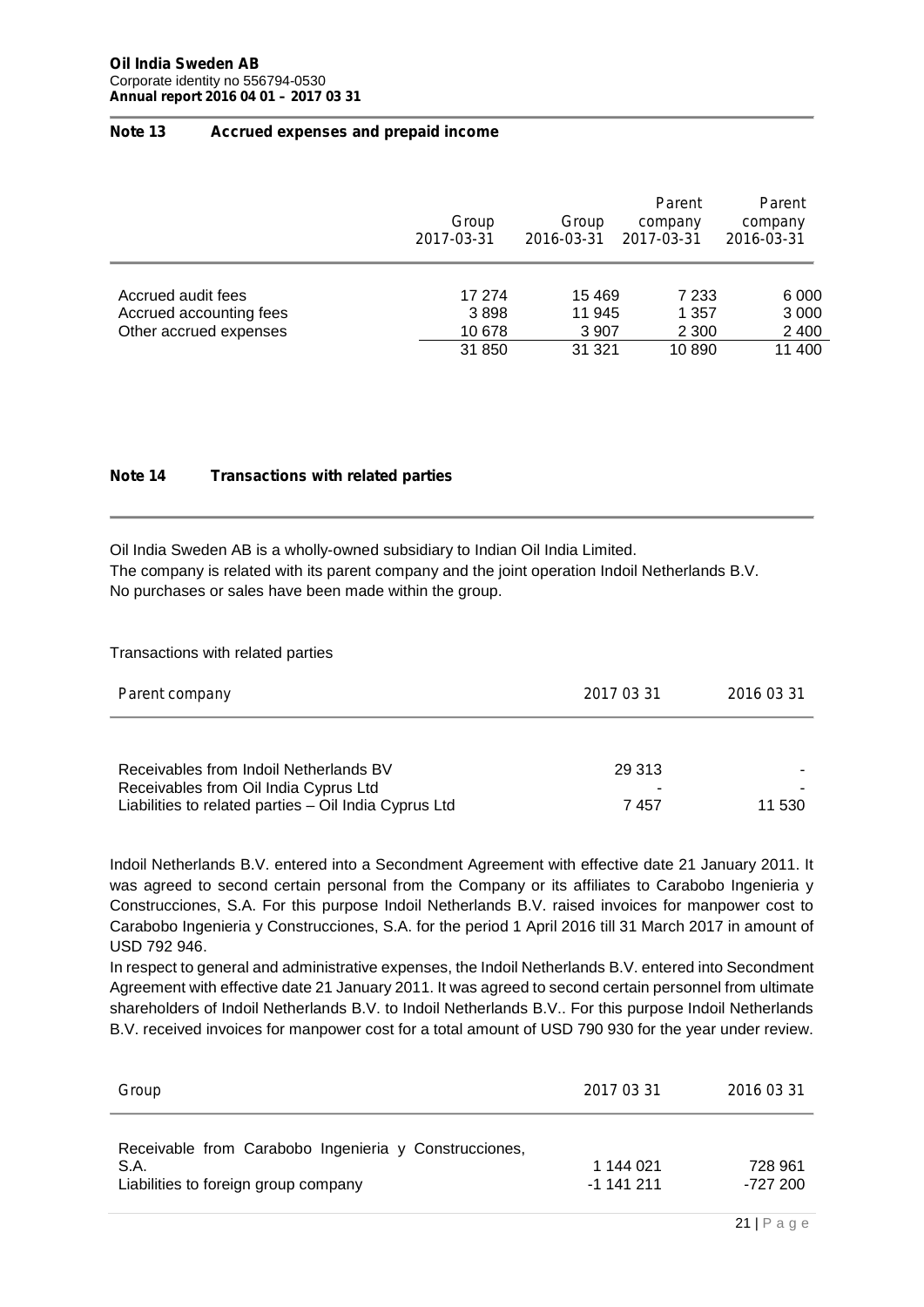| Group               | 2017 03 31 | 2016 03 31 |  |
|---------------------|------------|------------|--|
| Secondment income   | 361 238    | 335 681    |  |
| Secondment expenses | -409 841   | $-327865$  |  |

# **Note 15 Translation differences on foreign operations for the year**

In the joint operation entity, all assets and liabilities expressed in currencies other than US-dollars have been translated at the rates of exchange prevailing at the balance sheet date, except for the investments in participations which are stated at historical rates. All transactions in foreign currencies have been translated into US dollars at the rates of exchange approximating those ruling at the date of the transactions. Resulting exchange differences have been recognized in the Profit and loss account except for the exchange differences arising from translation of share capital denominated in EUR, which are booked in the currency translation reserve. The following exchange rate has been applied as at 31 March 2017: USD 1 = EUR 0.93579 (31 March 2016: EUR 0.88247).

Translation of the above into the consolidated statements for Oil India Sweden AB resulted in significant amount of currency translation reserve.

| Group                                                      | 2017 03 31    | 2016 03 31 |
|------------------------------------------------------------|---------------|------------|
| Translation differences on foreign operations for the year | 3 0 7 7 1 5 7 | -2 612 376 |

### **Note 16 Financial risk**

The Group's main exposure to financial risk consists of currency risk, liquidity and financing risk and interests.

#### *Currency risk*

The consolidated statement of comprehensive income is effected by exchange rate exposure when the joint operation's income statement is translated into SEK. The consolidated equity is also affected by exchange rate exposure when the net assets in the joint operation are translated into SEK.

Oil India Sweden AB has, with start from the beginning of financial year 2011/2012, changed its accounting currency to Euro, to decrease the risk of exchange rate fluctuations affecting the profit/loss for the year.